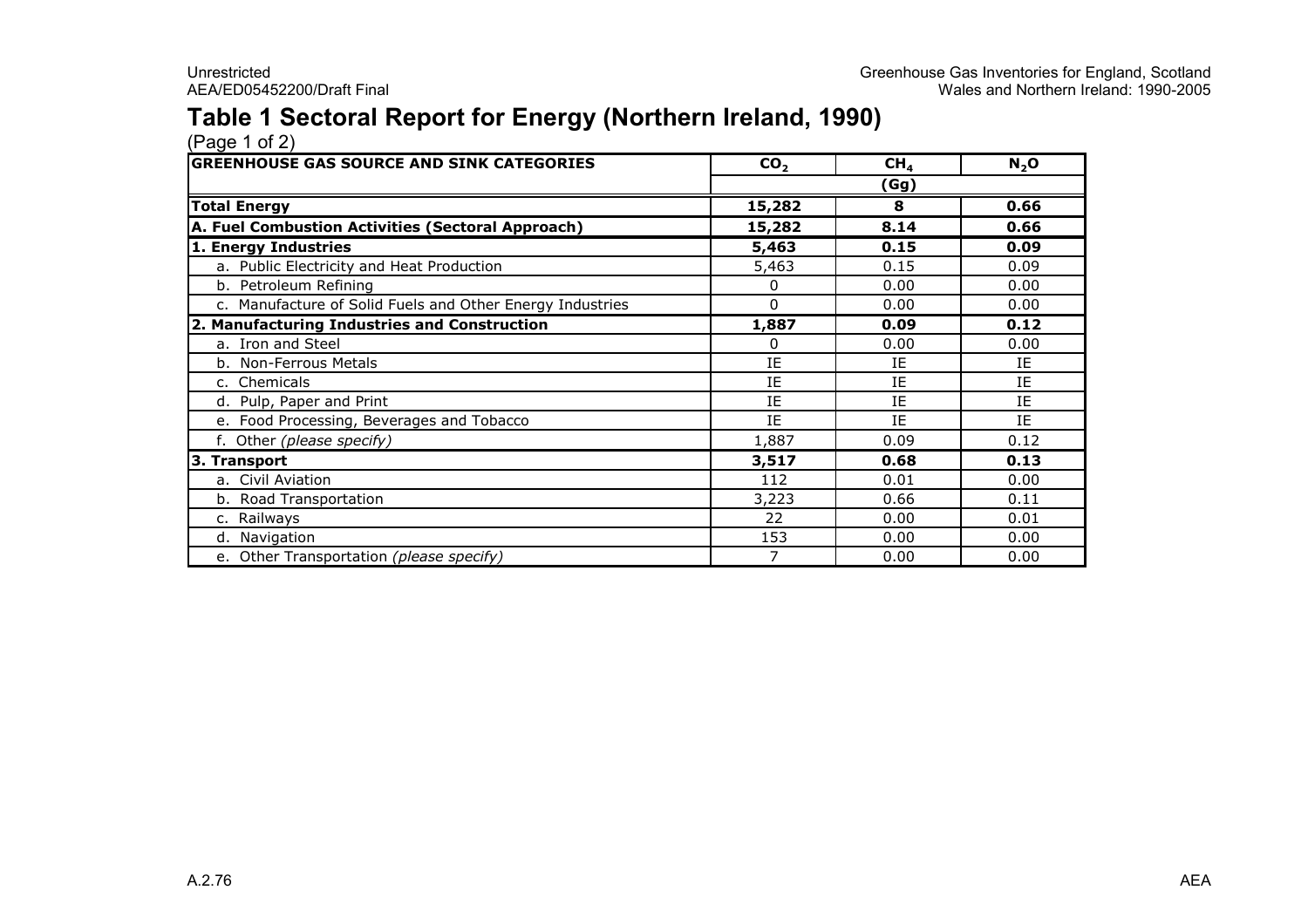#### Table 1 Sectoral Report for Energy (Northern Ireland, 1990)

| <b>GREENHOUSE GAS SOURCE AND SINK CATEGORIES</b> | CO <sub>2</sub> | CH <sub>4</sub> | $N_2$ O   |  |  |
|--------------------------------------------------|-----------------|-----------------|-----------|--|--|
|                                                  | (Gg)            |                 |           |  |  |
| 4. Other Sectors                                 | 4,304           | 7.21            | 0.31      |  |  |
| a. Commercial/Institutional                      | 543             | 0.05            | 0.01      |  |  |
| b. Residential                                   | 3,294           | 7.13            | 0.13      |  |  |
| c. Agriculture/Forestry/Fisheries                | 467             | 0.03            | 0.17      |  |  |
| 5. Other (Military Aircraft and Naval Vessels)   | 111             | 0.00            | 0.00      |  |  |
| <b>B. Fugitive Emissions from Fuels</b>          | $\mathbf 0$     | 0.00            | 0.00      |  |  |
| 1. Solid Fuels                                   | $\mathbf 0$     | 0.00            | 0.00      |  |  |
| a. Coal Mining                                   | $\Omega$        | 0.00            | 0.00      |  |  |
| b. Solid Fuel Transformation                     | $\Omega$        | 0.00            | 0.00      |  |  |
| c. Other (please specify)                        | <b>NO</b>       | NO.             | NO.       |  |  |
| 2. Oil and Natural Gas                           | $\mathbf 0$     | 0.00            | 0.00      |  |  |
| a. Oil                                           | 0               | 0               | 0.00      |  |  |
| b. Natural Gas                                   | 0               | $\Omega$        | NO.       |  |  |
| c. Venting and Flaring                           | 0               | 0.00            | 0.00      |  |  |
| Flaring                                          | $\Omega$        | 0               | 0.00      |  |  |
| Venting                                          | 0               | 0               | NO.       |  |  |
| Memo Items: (2)                                  |                 |                 |           |  |  |
| <b>International Bunkers</b>                     | <b>NA</b>       | <b>NA</b>       | <b>NA</b> |  |  |
| Aviation                                         | <b>NA</b>       | <b>NA</b>       | <b>NA</b> |  |  |
| Marine                                           | <b>NA</b>       | <b>NA</b>       | <b>NA</b> |  |  |
| CO <sub>2</sub> Emissions from Biomass           | <b>NE</b>       |                 |           |  |  |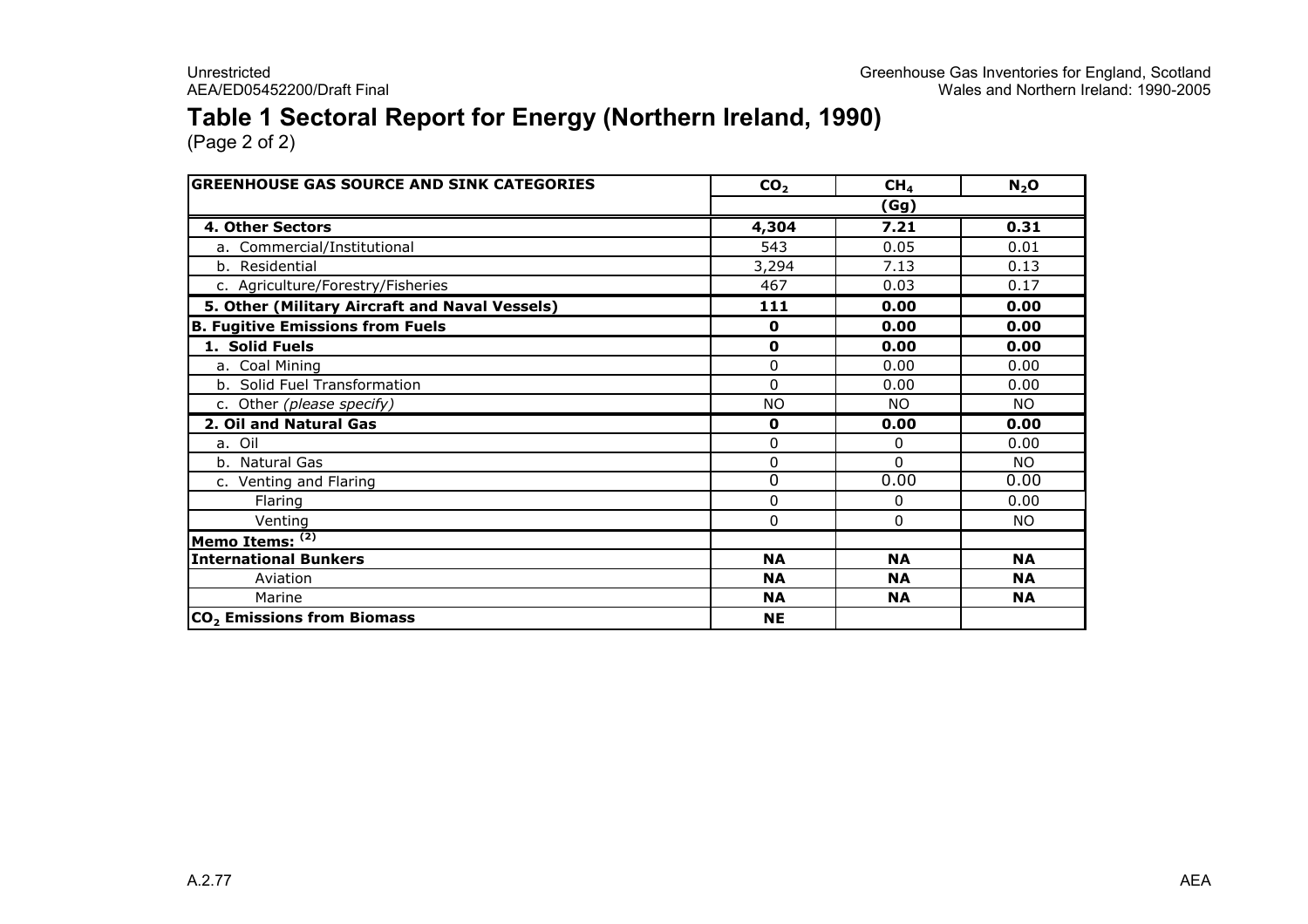### Table 2(I) Sectoral Report for Industrial Processes (Northern Ireland, 1990)

| <b>GREENHOUSE GAS SOURCE AND SINK CATEGORIES</b>             | CO <sub>2</sub> | CH <sub>4</sub> | $N_2$ O   | <b>HFCs</b> | <b>PFCs</b>              | SF <sub>6</sub> |
|--------------------------------------------------------------|-----------------|-----------------|-----------|-------------|--------------------------|-----------------|
| <b>CATEGORIES</b>                                            |                 | (Gg)            |           |             | <b>Gg CO2 Equivalent</b> | Gg              |
| <b>Total Industrial Processes</b>                            | 427             | 0.00            | 1.11      | 0.05        | 2.39                     | 1.13            |
| A. Mineral Products                                          | 380             | 0.00            | 0.00      | 0.00        | 0.00                     | 0.00            |
| 1. Cement Production                                         | 380             | <b>NO</b>       | <b>NO</b> |             |                          |                 |
| 2. Lime Production                                           | 0               | <b>NO</b>       | <b>NO</b> |             |                          |                 |
| 3. Limestone and Dolomite Use                                | $\Omega$        | <b>NO</b>       | <b>NO</b> |             |                          |                 |
| 4. Soda Ash Production and Use                               | $\Omega$        | <b>NO</b>       | <b>NO</b> |             |                          |                 |
| 5. Asphalt Roofing                                           | <b>NE</b>       | <b>NO</b>       | <b>NO</b> |             |                          |                 |
| 6. Road Paving with Asphalt                                  | <b>NE</b>       | <b>NO</b>       | <b>NO</b> |             |                          |                 |
| 7. Other (fletton bricks)                                    | $\Omega$        | 0.00            | <b>NO</b> |             |                          |                 |
| <b>B.</b> Chemical Industry                                  | 47              | 0.00            | 1.11      | 0.00        | 0.00                     | 0.00            |
| 1. Ammonia Production                                        | $\Omega$        | <b>NE</b>       | <b>NO</b> |             |                          |                 |
| 2. Nitric Acid Production                                    | <b>NO</b>       | <b>NO</b>       | 1.11      |             |                          |                 |
| 3. Adipic Acid Production                                    | <b>NO</b>       | <b>NO</b>       | 0.00      |             |                          |                 |
| 4. Carbide Production                                        | NO.             | <b>NO</b>       | NO.       |             |                          |                 |
| 5. Other (please specify)                                    | 47              | 0.00            | <b>NO</b> |             |                          |                 |
| C. Metal Production                                          | 0               | 0.00            | 0.00      | 0.00        | 0.00                     | 0.00            |
| 1. Iron and Steel Production                                 | $\Omega$        | 0.00            | 0.00      | 0.00        | 0.00                     | 0.00            |
| 2. Ferroalloys Production                                    | IE              | <b>NE</b>       | NO.       | 0.00        | 0.00                     | 0.00            |
| 3. Aluminium Production                                      | $\Omega$        | <b>NO</b>       | <b>NO</b> | 0.00        | 0.00                     | 0.00            |
| 4. SF <sub>6</sub> Used in Aluminium and Magnesium Foundries | <b>NO</b>       | <b>NO</b>       | <b>NO</b> | 0.00        | 0.00                     | 0.00            |
| 5. Other (please specify)                                    | <b>NO</b>       | <b>NO</b>       | <b>NO</b> | 0.00        | 0.00                     | 0.00            |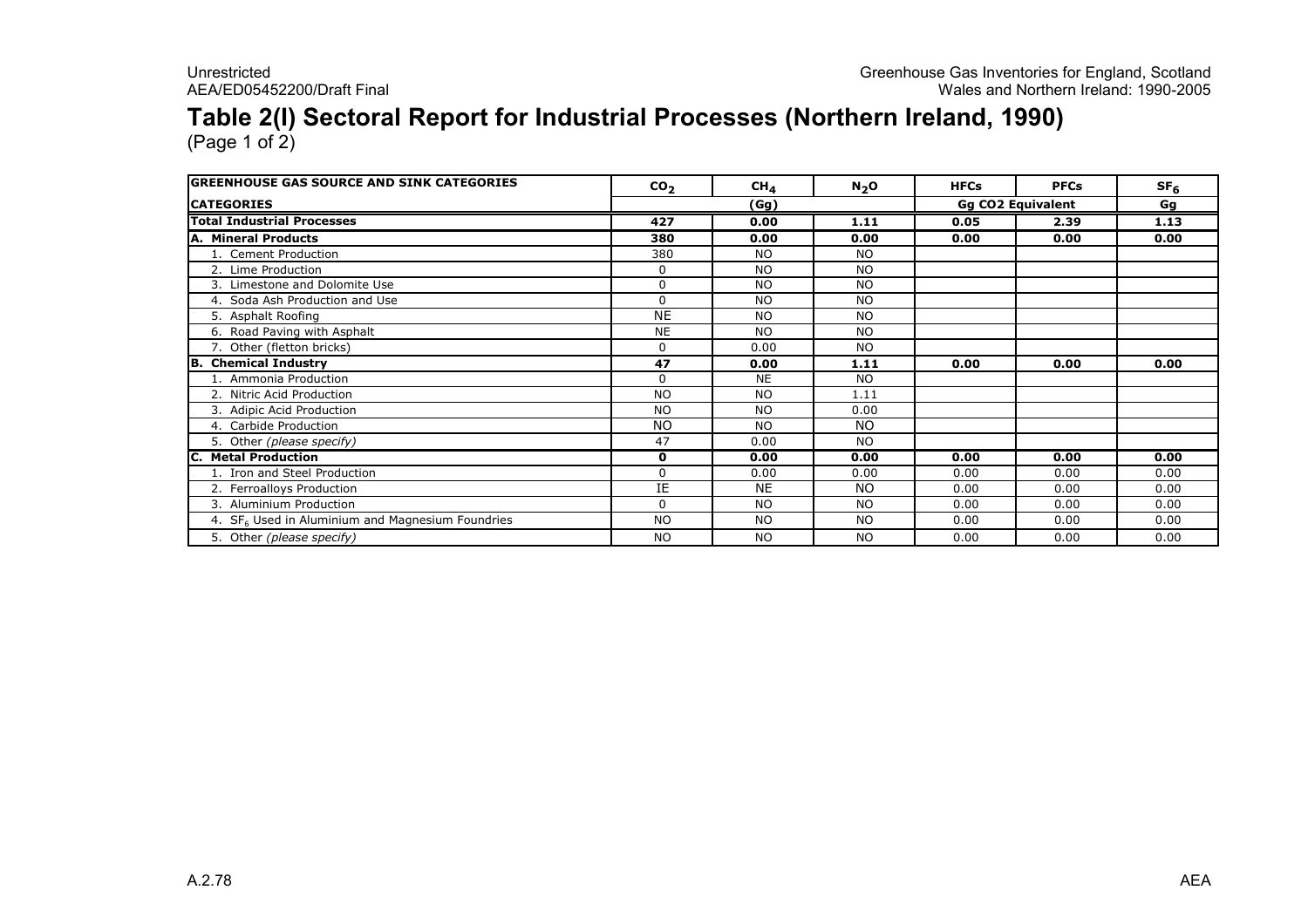# Table 2(I) Sectoral Report for Industrial Processes (Northern Ireland, 1990) (Page 2 of 2)

| <b>lGREENHOUSE GAS SOURCE AND SINK CATEGORIES</b> | CO <sub>2</sub> | CH <sub>4</sub> | $N_2$ O   | <b>HFCs</b> | <b>PFCs</b>              | SF <sub>6</sub> |
|---------------------------------------------------|-----------------|-----------------|-----------|-------------|--------------------------|-----------------|
| <b>CATEGORIES</b>                                 |                 | (Gg)            |           |             | <b>Gg CO2 Equivalent</b> | Gg              |
| D. Other Production                               | 0.00            | 0.00            | 0.00      | 0.00        | 0.00                     | 0.00            |
| 1. Pulp and Paper                                 | <b>NO</b>       | <b>NO</b>       | <b>NO</b> | 0.00        | 0.00                     | 0.00            |
| 2. Food and Drink <sup>(2)</sup>                  | IE              | <b>NO</b>       | <b>NO</b> | 0.00        | 0.00                     | 0.00            |
| Production of Halocarbons and $SF6$<br>IE.        | 0.00            | 0.00            | 0.00      | 0           | 0.00                     | 0.00            |
| 1. By-product Emissions                           | <b>NO</b>       | <b>NO</b>       | <b>NO</b> | $\Omega$    | 0.00                     | 0.00            |
| 2. Fugitive Emissions                             | <b>NO</b>       | <b>NO</b>       | <b>NO</b> | 0.00        | 0.00                     | 0.00            |
| 3. Other (please specify)                         | <b>NO</b>       | <b>NO</b>       | <b>NO</b> | 0.00        | 0.00                     | 0.00            |
| <b>F.</b> Consumption of Halocarbons and $SF6$    | 0.00            | 0.00            | 0.00      | 0.05        | 2.39                     | 1.13            |
| 1. Refrigeration and Air Conditioning Equipment   | <b>NO</b>       | <b>NO</b>       | <b>NO</b> | 0.00        | 0.00                     | 0.00            |
| 2. Foam Blowing                                   | NO.             | <b>NO</b>       | <b>NO</b> | 0.00        | 0.00                     | 0.00            |
| 3. Fire Extinguishers                             | <b>NO</b>       | <b>NO</b>       | <b>NO</b> | 0.00        | 0.00                     | 0.00            |
| 4. Aerosols/ Metered Dose Inhalers                | NO.             | N <sub>O</sub>  | <b>NO</b> | 0.05        | 0.00                     | 0.00            |
| 5. Solvents                                       | <b>NO</b>       | <b>NO</b>       | <b>NO</b> | 0.00        | 0.00                     | 0.00            |
| Semiconductor Manufacture<br>6.                   | <b>NO</b>       | <b>NO</b>       | <b>NO</b> | 0.00        | 0.00                     | 0.00            |
| 7. Electrical Equipment                           | <b>NO</b>       | <b>NO</b>       | <b>NO</b> | 0.00        | 0.00                     | 0.00            |
| 8. Other (please specify)                         | <b>NO</b>       | <b>NO</b>       | <b>NO</b> | 0.00        | 2.39                     | 1.13            |
| G. Other (please specify)                         | 0.00            | 0.00            | 0.00      | 0.00        | 0.00                     | 0.00            |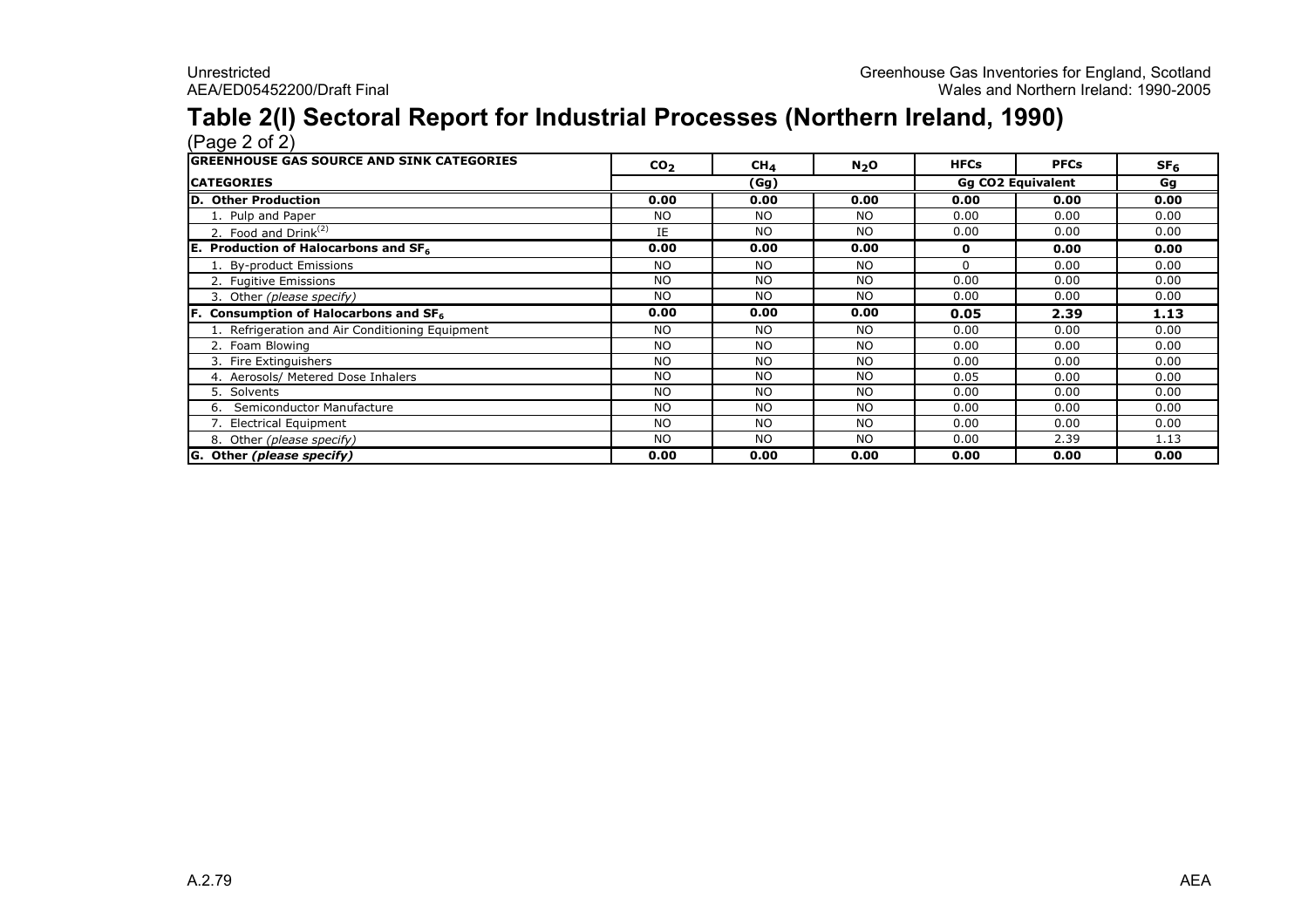#### Table 4 Sectoral Report for Agriculture (Northern Ireland, 1990)

| <b>GREENHOUSE GAS SOURCE AND SINK CATEGORIES</b> | CH <sub>4</sub> | $N_2$ O   |
|--------------------------------------------------|-----------------|-----------|
| <b>CATEGORIES</b>                                |                 | (Gg)      |
| <b>Total Agriculture</b>                         | 111.13          | 8.03      |
| <b>A. Enteric Fermentation</b>                   | 96.15           | 0.00      |
| 1. Cattle                                        | 81.57           | <b>NO</b> |
| Buffalo<br>2.                                    | <b>NO</b>       | <b>NO</b> |
| 3.<br>Sheep                                      | 13.37           | <b>NO</b> |
| Goats<br>4.                                      | 0.04            | <b>NO</b> |
| 5.<br>Camels and Llamas                          | <b>NO</b>       | <b>NO</b> |
| 6.<br>Horses                                     | 0.14            | <b>NO</b> |
| 7.<br>Mules and Asses                            | <b>NO</b>       | <b>NO</b> |
| 8.<br>Swine                                      | 1.03            | NO.       |
| 9. Poultry                                       | $\Omega$        | <b>NO</b> |
| 10. Other (Deer)                                 | 0.01            | <b>NO</b> |
| <b>B. Manure Management</b>                      | 14.92           | 0.58      |
| Cattle<br>1.                                     | 11.66           | 0.00      |
| <b>Buffalo</b><br>2.                             | <b>NO</b>       | <b>NO</b> |
| 3.<br>Sheep                                      | 0.32            | 0.00      |
| Goats<br>4.                                      | 0.00            | 0.00      |
| 5.<br>Camels and Llamas                          | <b>NO</b>       | <b>NO</b> |
| Horses<br>6.                                     | 0.01            | 0.00      |
| 7.<br>Mules and Asses                            | <b>NO</b>       | <b>NO</b> |
| Swine<br>8.                                      | 2.06            | 0.00      |
| 9.<br>Poultry                                    | 0.87            | 0.00      |
| 9a. Deer                                         | 0.00            | 0.00      |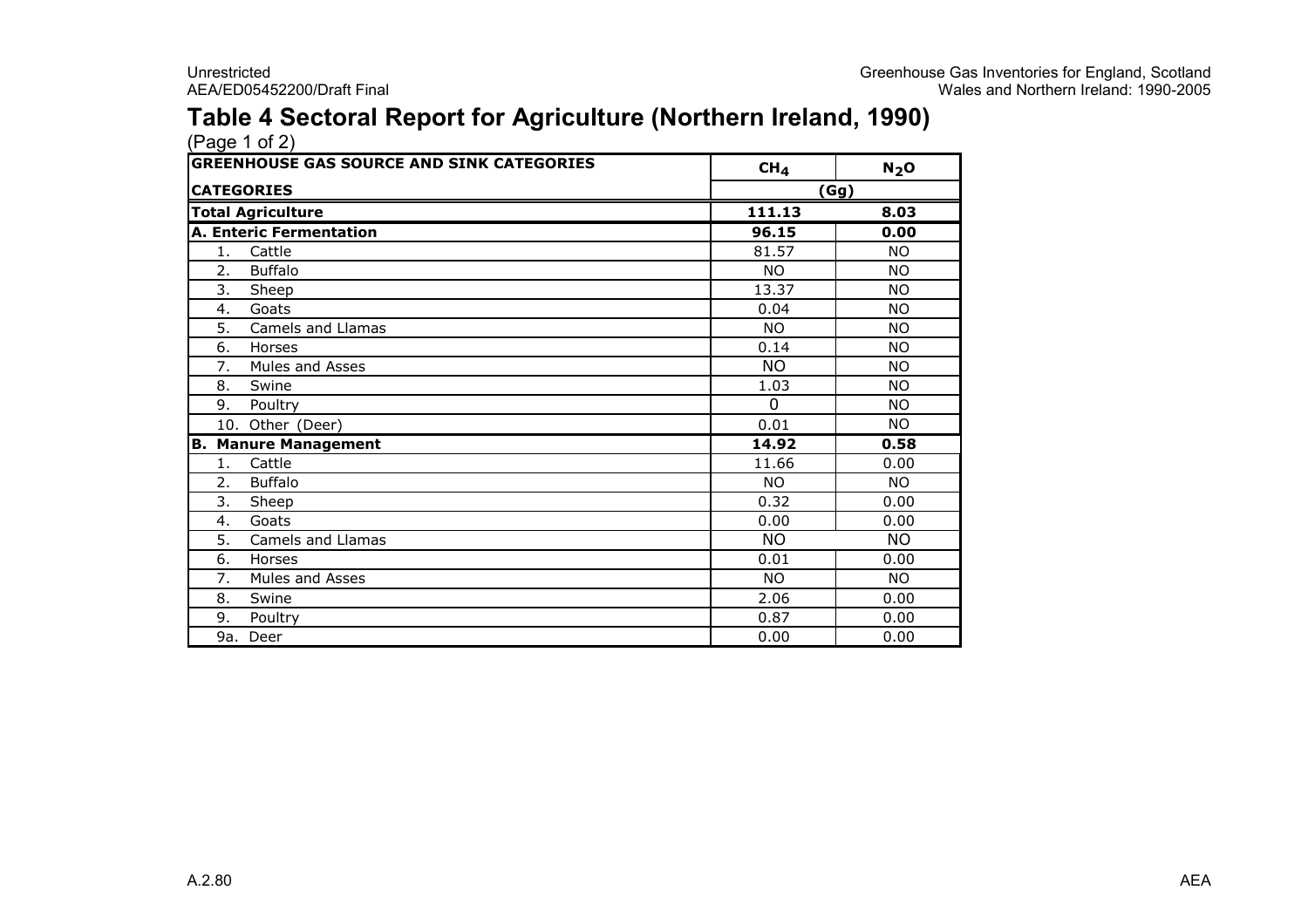#### Table 4 Sectoral Report for Agriculture (Northern Ireland, 1990)

| <b>GREENHOUSE GAS SOURCE AND SINK CATEGORIES</b> | CH <sub>4</sub> | N <sub>2</sub> O |
|--------------------------------------------------|-----------------|------------------|
| <b>CATEGORIES</b>                                | (Gg)            |                  |
| <b>B. Manure Management (continued)</b>          |                 |                  |
| 10. Anaerobic Lagoons                            | <b>NO</b>       | NO.              |
| 11. Liquid Systems                               | <b>NO</b>       | 0.02             |
| 12. Solid Storage and Dry Lot                    | <b>NO</b>       | 0.52             |
| 13. Other (Poultry Litter, Stables etc)          | NO.             | 0.05             |
| <b>C. Rice Cultivation</b>                       | <b>NO</b>       | <b>NO</b>        |
| D. Agricultural Soils <sup>(1)</sup>             | <b>NE</b>       | 7.44             |
| <b>E. Prescribed Burning of Savannas</b>         | <b>NO</b>       | <b>NO</b>        |
| F. Field Burning of Agricultural Residues        | 0.05            | 0.00             |
| 1. Cereals                                       | 0.05            | 0.00             |
| 2. Pulse                                         | <b>NO</b>       | NO.              |
| 3. Tuber and Root                                | <b>NO</b>       | NO.              |
| 4. Sugar Cane                                    | <b>NO</b>       | NO.              |
| 5. Other (Linseed)                               | 0.00            | 0.00             |
| G. Other                                         | 0.00            | 0.00             |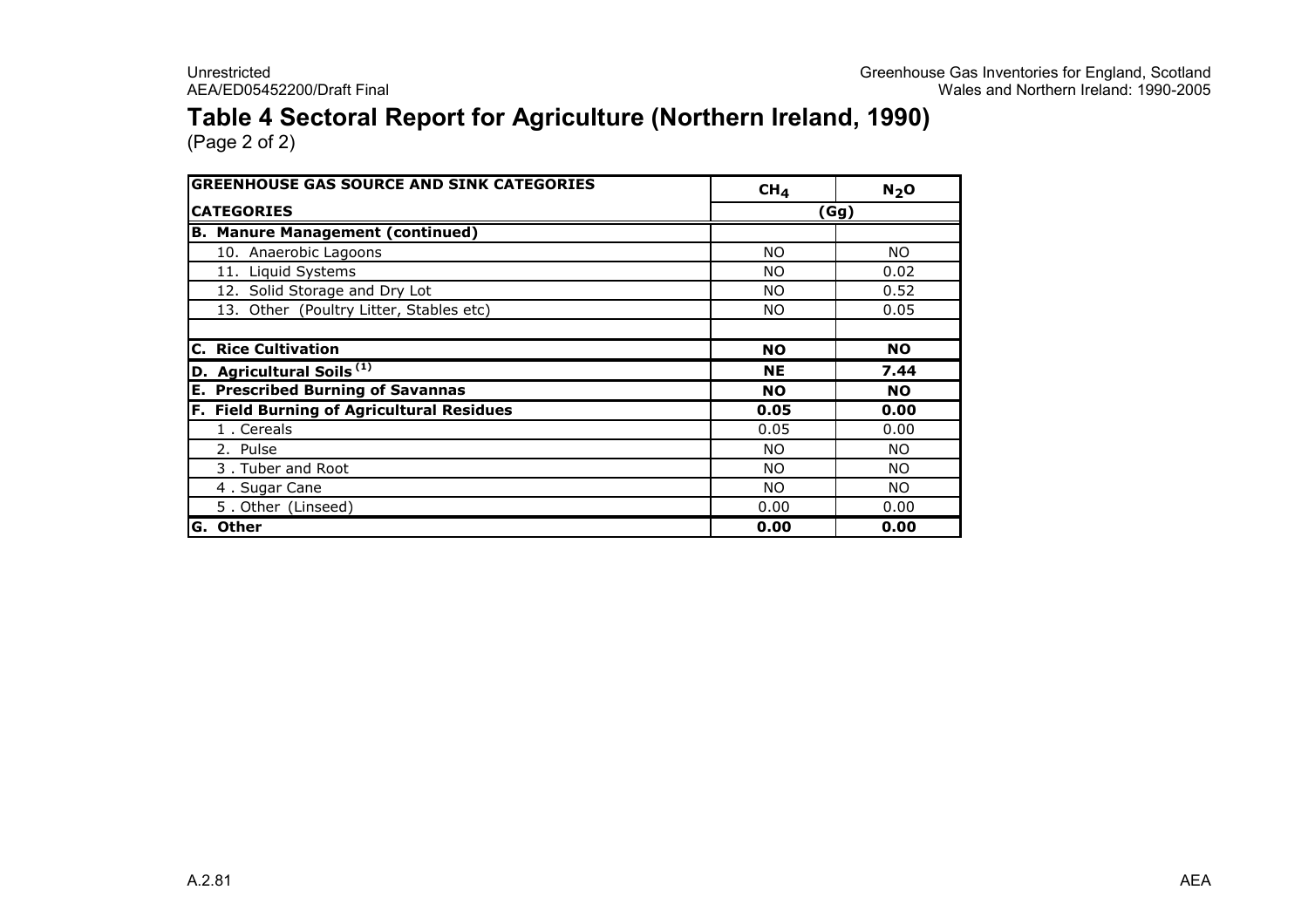#### Table 5 Sectoral Report for Land Use Change and Forestry (Northern Ireland, 1990)

| <b>GREENHOUSE GAS SOURCE AND SINK CATEGORIES</b> | CO <sub>2</sub> | CH <sub>4</sub> | $N2$ O |
|--------------------------------------------------|-----------------|-----------------|--------|
| <b>CATEGORIES</b>                                | (Gg)            |                 |        |
| 5. Land-Use Change and Forestry                  | $-45$           | 0.00            | 0.00   |
| A. Forest Land                                   | $-744$          |                 |        |
| B. Cropland                                      | 1,255           |                 |        |
| C. Grassland                                     | $-1,081$        | 0.00            | 0.00   |
| D. Wetlands                                      |                 |                 |        |
| E. Settlements                                   | 570             | 0.00            | 0.00   |
| F. Other land                                    |                 |                 |        |
| G. Other activities                              | -45             |                 |        |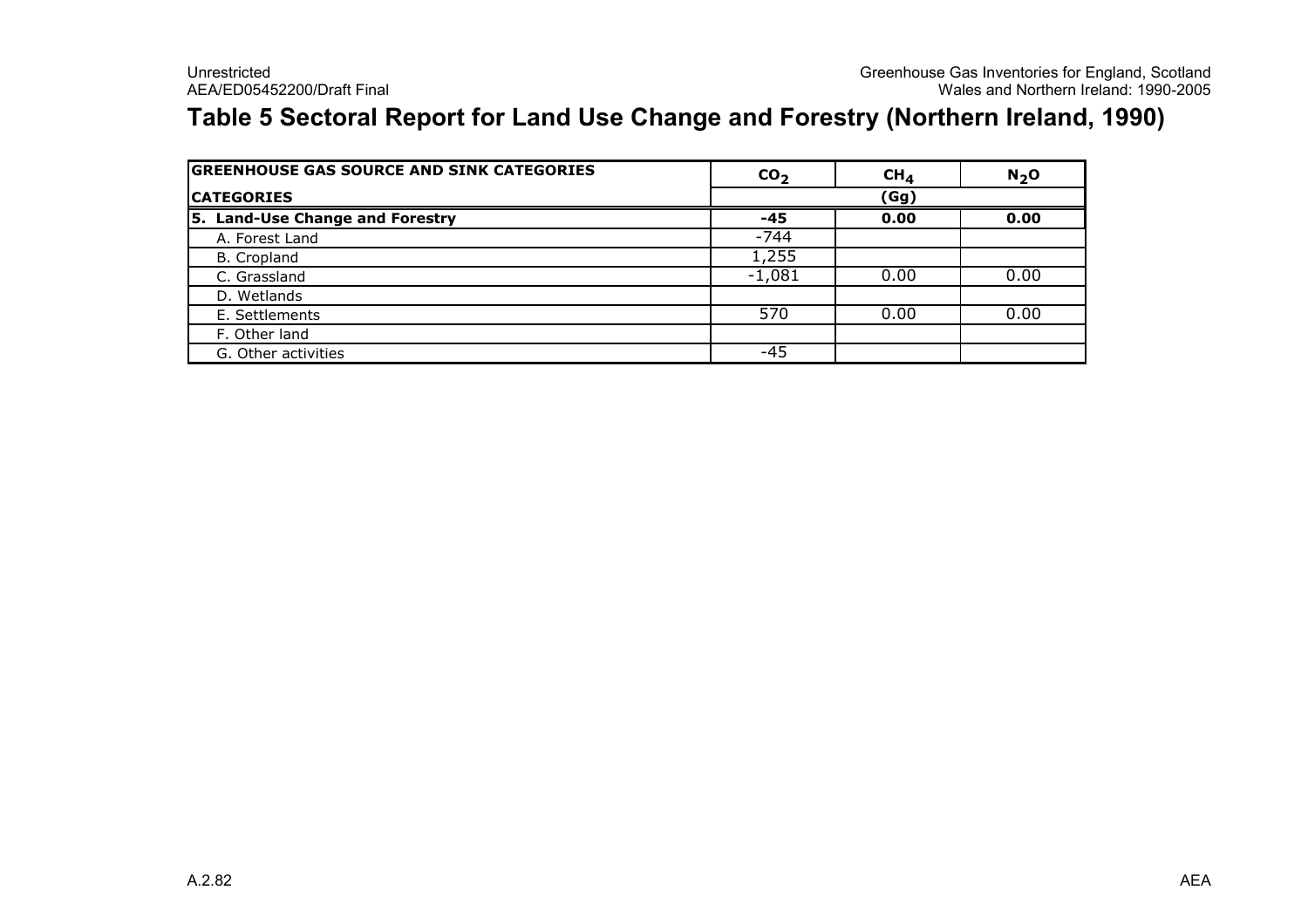#### Table 6 Sectoral Report for Waste (Northern Ireland, 1990)

| <b>GREENHOUSE GAS SOURCE AND SINK CATEGORIES</b> | CO <sub>2</sub> | CH <sub>4</sub> | N <sub>2</sub> O |
|--------------------------------------------------|-----------------|-----------------|------------------|
|                                                  |                 | (Gg)            |                  |
| <b>Total Waste</b>                               | 8               | 30              | 0.09             |
| A. Solid Waste Disposal on Land                  | 0.00            | 29              | 0.00             |
| 1. Managed Waste Disposal on Land                | 0.00            | 29              | 0.00             |
| 2. Unmanaged Waste Disposal Sites                |                 |                 |                  |
| 3. Other (please specify)                        |                 |                 |                  |
|                                                  |                 |                 |                  |
| <b>B. Wastewater Handling</b>                    | 0.00            | 0.93            | 0.09             |
| 1. Industrial Wastewater                         |                 |                 |                  |
| 2. Domestic and Commercial Wastewater            | 0.00            | 0.93            | 0.09             |
| 3. Other (please specify)                        |                 |                 |                  |
|                                                  |                 |                 |                  |
| <b>C.</b> Waste Incineration                     | 8               | 0.00            | 0.00             |
| D. Other (please specify)                        |                 |                 |                  |
|                                                  |                 |                 |                  |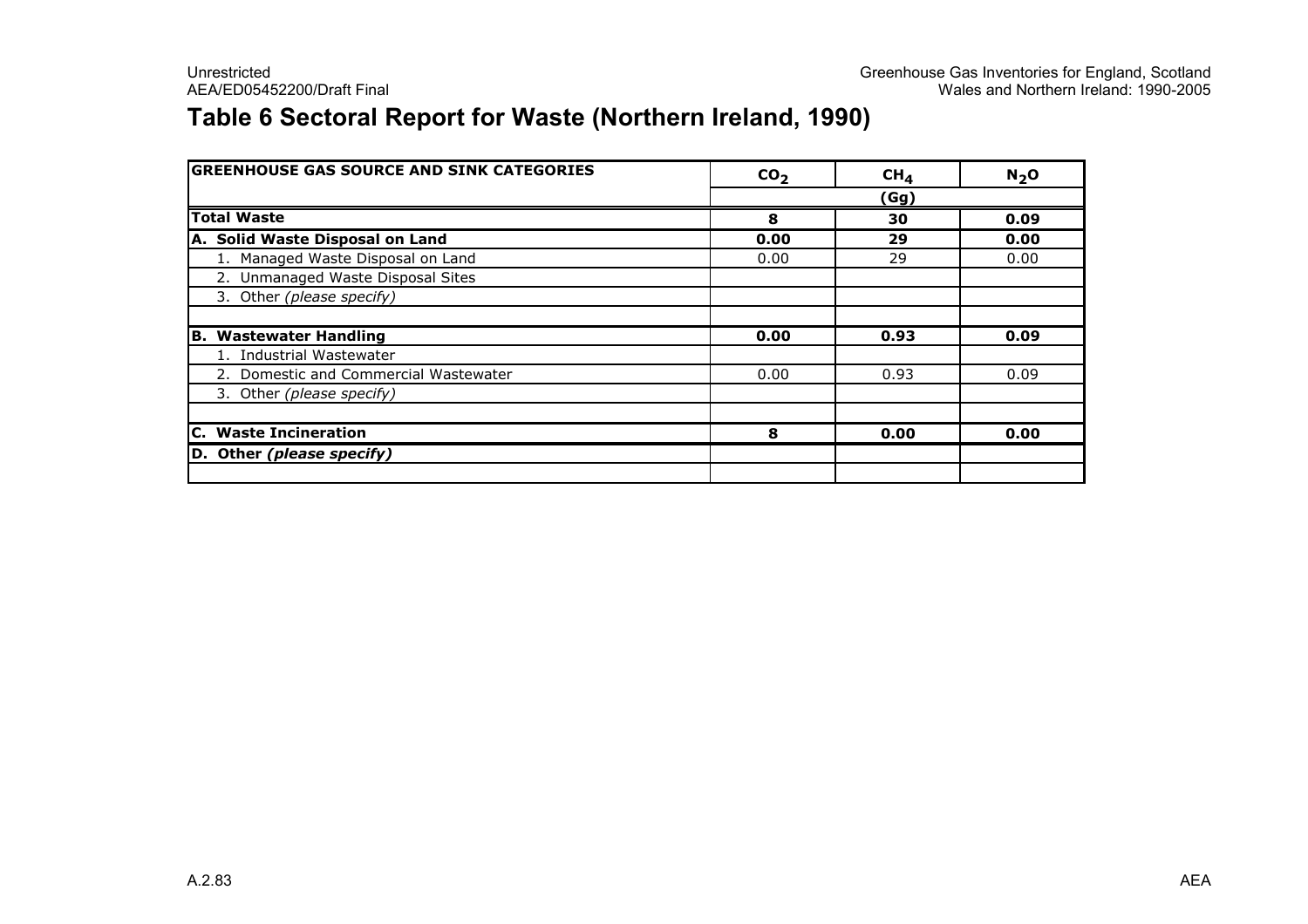### Table 7A Summary Report for National Greenhouse Gas Inventories (Northern Ireland, **1990)**<br>(Page 1 of 2)

| <b>GREENHOUSE GAS SOURCE AND SINK CATEGORIES</b> | CO <sub>2</sub> | CH <sub>4</sub> | N <sub>2</sub> O | <b>HFCs</b> | <b>PFCs</b>           | SF <sub>6</sub> |
|--------------------------------------------------|-----------------|-----------------|------------------|-------------|-----------------------|-----------------|
|                                                  | (Gg)            |                 |                  |             | $CO2$ equivalent (Gg) | Gg              |
| <b>Total National Emissions and Removals</b>     | 15,671.91       | 149.45          | 9.89             | 0.05        | 2.39                  | 1.13            |
| 1. Energy                                        | 15,282.17       | 8.14            | 0.66             | 0.00        | 0.00                  | 0.00            |
| A. Fuel Combustion                               | 15,282.17       | 8.14            | 0.66             | 0.00        | 0.00                  | 0.00            |
| 1. Energy Industries                             | 5,463.30        | 0.15            | 0.09             | 0.00        | 0.00                  | 0.00            |
| 2. Manufacturing Industries and Construction     | 1,886.71        | 0.09            | 0.12             | 0.00        | 0.00                  | 0.00            |
| 3. Transport                                     | 3,517.43        | 0.68            | 0.13             | 0.00        | 0.00                  | 0.00            |
| 4. Other Sectors                                 | 4,303.79        | 7.21            | 0.31             | 0.00        | 0.00                  | 0.00            |
| 5. Other                                         | 110.93          | 0.00            | 0.00             | 0.00        | 0.00                  | 0.00            |
| B. Fugitive Emissions from Fuels                 | 0.00            | 0.00            | 0.00             | 0.00        | 0.00                  | 0.00            |
| 1. Solid Fuels                                   | 0.00            | 0.00            | 0.00             | 0.00        | 0.00                  | 0.00            |
| 2. Oil and Natural Gas                           | 0.00            | 0.00            | 0.00             | 0.00        | 0.00                  | 0.00            |
| 2. Industrial Processes                          | 426.76          | 0.00            | 1.11             | 0.05        | 2.39                  | 1.13            |
| A. Mineral Products                              | 379.62          | 0.00            | 0.00             | 0.00        | 0.00                  | 0.00            |
| B. Chemical Industry                             | 47.14           | 0.00            | 1.11             | 0.00        | 0.00                  | 0.00            |
| C. Metal Production                              | 0.00            | 0.00            | 0.00             | 0.00        | 0.00                  | 0.00            |
| D. Other Production <sup>(3)</sup>               | 0.00            | 0.00            | 0.00             | 0.00        | 0.00                  | 0.00            |
| E. Production of Halocarbons and SF6             | 0.00            | 0.00            | 0.00             | 0.00        | 0.00                  | 0.00            |
| F. Consumption of Halocarbons and SF6            | 0.00            | 0.00            | 0.00             | 0.05        | 2.39                  | 1.13            |
| G. Other                                         | 0.00            | 0.00            | 0.00             | 0.00        | 0.00                  | 0.00            |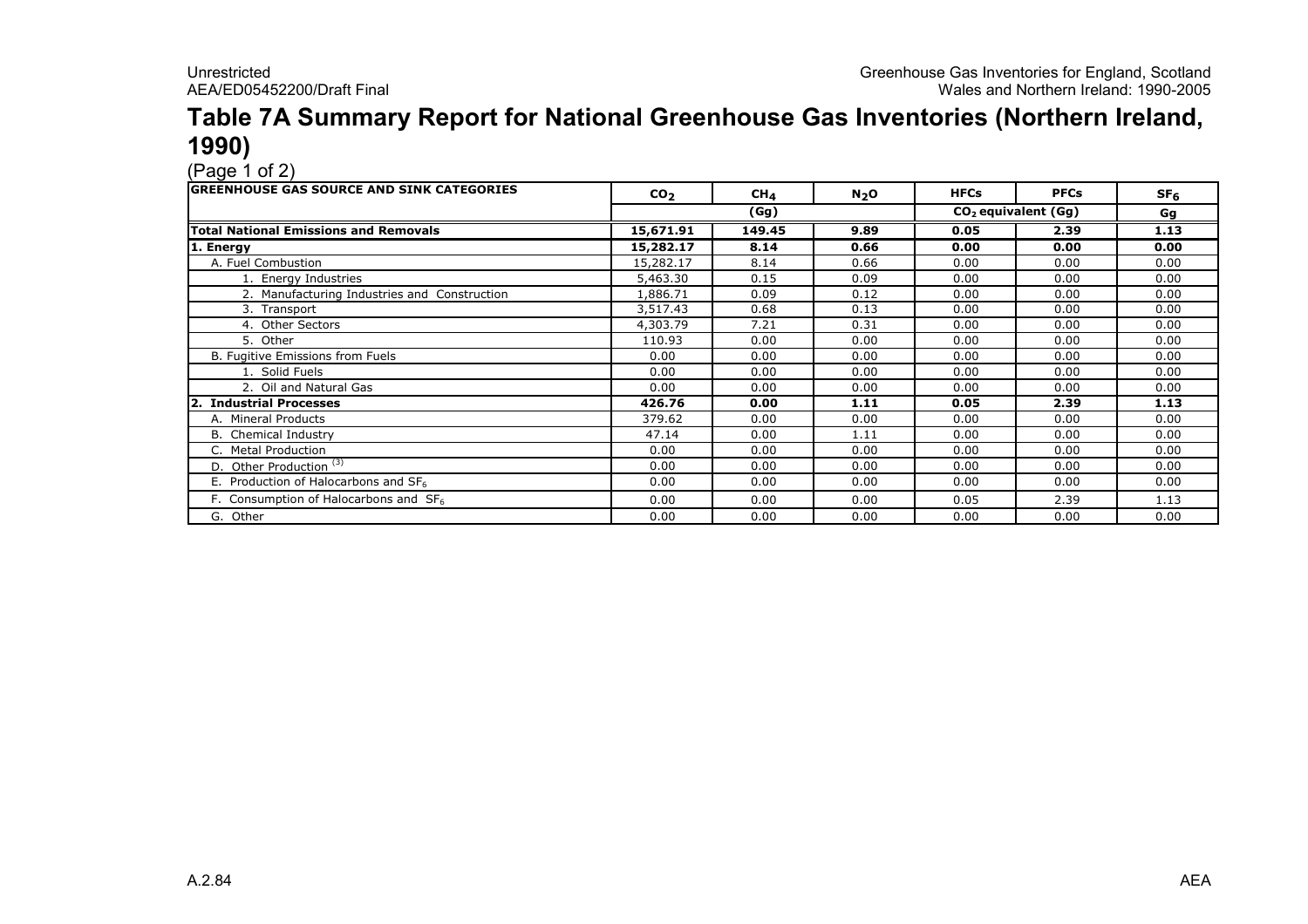#### Table 7A Summary Report for National Greenhouse Gas Inventories (Northern Ireland, 1990)

| <b>GREENHOUSE GAS SOURCE AND SINK CATEGORIES</b> | CO <sub>2</sub> | CH <sub>4</sub> | $N_2O$    | <b>HFCs</b> | <b>PFCs</b>           | SF <sub>6</sub> |
|--------------------------------------------------|-----------------|-----------------|-----------|-------------|-----------------------|-----------------|
|                                                  |                 | (Gg)            |           |             | $CO2$ equivalent (Gg) | (Gg)            |
| Iз<br><b>Solvent and Other Product Use</b>       | 0.00            | 0.00            | 0.00      | 0.00        | 0.00                  | 0.00            |
| 4. Agriculture                                   | 0.00            | 111.13          | 8.03      | 0.00        | 0.00                  | 0.00            |
| A. Enteric Fermentation                          |                 | 96.15           | 0.00      | 0.00        | 0.00                  | 0.00            |
| B. Manure Management                             |                 | 14.92           | 0.58      | 0.00        | 0.00                  | 0.00            |
| C. Rice Cultivation                              |                 | <b>NO</b>       | <b>NO</b> | 0.00        | 0.00                  | 0.00            |
| D. Agricultural Soils                            |                 | <b>NE</b>       | 7.44      | 0.00        | 0.00                  | 0.00            |
| E. Prescribed Burning of Savannas                |                 | <b>NO</b>       | <b>NO</b> | 0.00        | 0.00                  | 0.00            |
| F. Field Burning of Agricultural Residues        |                 | 0.05            | 0.00      | 0.00        | 0.00                  | 0.00            |
| G. Other                                         |                 | 0.00            | 0.00      | 0.00        | 0.00                  | 0.00            |
| <b>Land-Use Change and Forestry</b><br>5.        | $-45$           | 0.00            | 0.00      | 0.00        | 0.00                  | 0.00            |
| A. Forest Land                                   | $-744$          |                 |           |             |                       |                 |
| <b>B.</b> Cropland                               | 1,255           |                 |           |             |                       |                 |
| C. Grassland                                     | $-1,081$        | 0.00            | 0.00      |             |                       |                 |
| D. Wetlands                                      | 0.00            |                 |           |             |                       |                 |
| E. Settlements                                   | 570             | 0.00            | 0.00      |             |                       |                 |
| F. Other land                                    | 0.00            |                 |           |             |                       |                 |
| G. Other activities                              | $-44.87$        |                 |           |             |                       |                 |
| 6. Waste                                         | 8.2             | 30.2            | 0.09      | 0.00        | 0.00                  | 0.00            |
| A. Solid Waste Disposal on Land                  | 0.00            | 29.25           | 0.00      | 0.00        | 0.00                  | 0.00            |
| B. Wastewater Handling                           | 0.00            | 0.93            | 0.09      | 0.00        | 0.00                  | 0.00            |
| C. Waste Incineration                            | 8.2             | 0.00            | 0.00      | 0.00        | 0.00                  | 0.00            |
| D. Other                                         |                 |                 |           |             |                       |                 |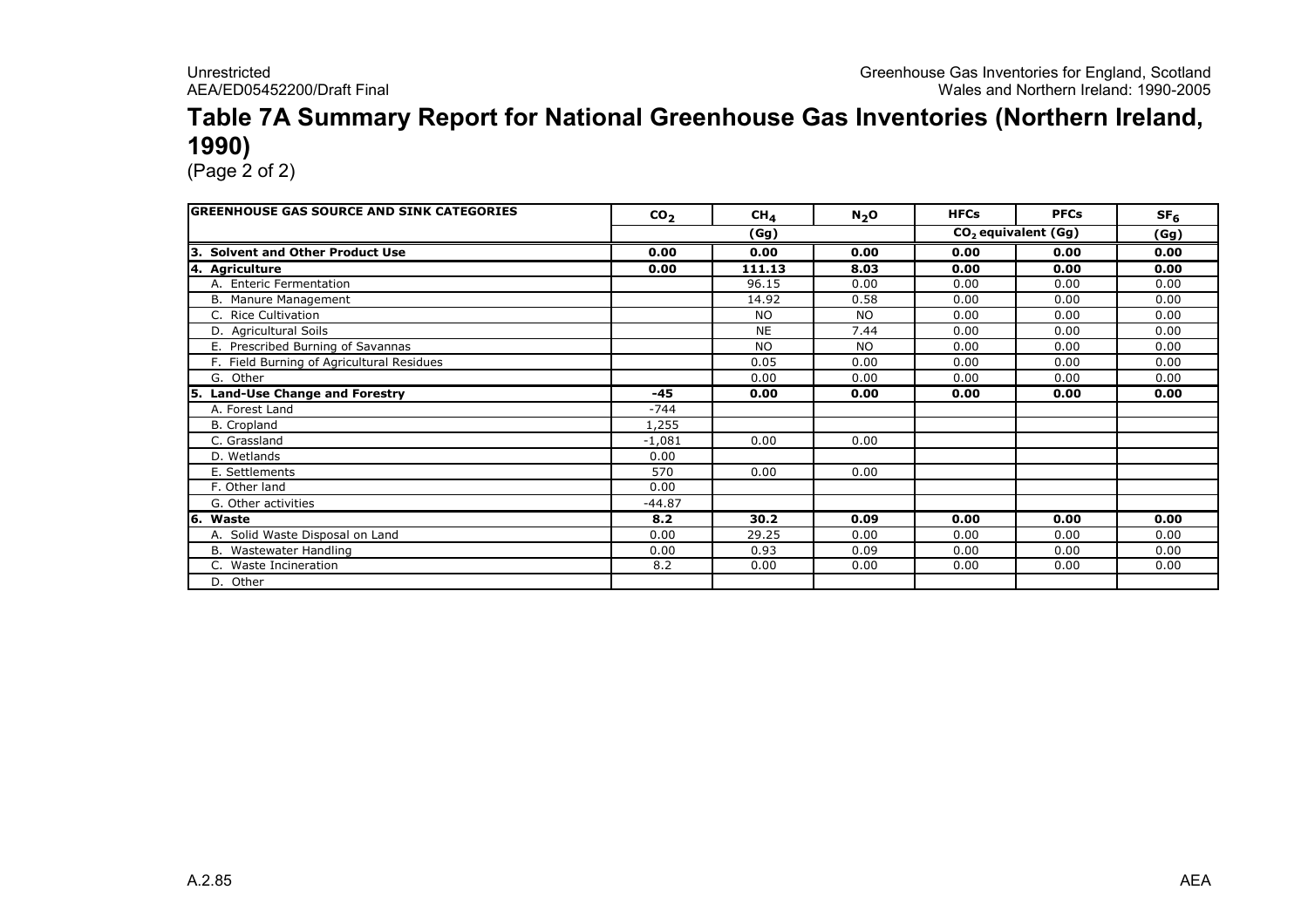#### Table 7A Summary Report for National Greenhouse Gas Inventories (Northern Ireland, 1995)

| <b>GREENHOUSE GAS SOURCE AND SINK</b>        | CO <sub>2</sub> | $CH_{4}$ | $N_2$ O | <b>HFCs</b> | <b>PFCs</b>           | SF <sub>6</sub> |  |
|----------------------------------------------|-----------------|----------|---------|-------------|-----------------------|-----------------|--|
| <b>CATEGORIES</b>                            |                 | (Gg)     |         |             | $CO2$ equivalent (Gg) |                 |  |
| <b>Total National Emissions and Removals</b> | 16307.16        | 151.82   | 10.48   | 39.29       | 0.86                  | 0.00            |  |
| 1. Energy                                    | 16084.30        | 6.13     | 0.84    | 0.00        | 0.00                  | 0.00            |  |
| A. Fuel Combustion                           | 16084.30        | 6.13     | 0.84    |             |                       |                 |  |
| 1. Energy Industries                         | 6805.46         | 0.15     | 0.13    |             |                       |                 |  |
| 2. Manufacturing Industries and Construction | 1455.37         | 0.09     | 0.11    |             |                       |                 |  |
| 3. Transport                                 | 3804.24         | 0.52     | 0.31    |             |                       |                 |  |
| 4. Other Sectors                             | 3929.99         | 5.36     | 0.29    |             |                       |                 |  |
| 5. Other                                     | 89.24           | 0.00     | 0.00    |             |                       |                 |  |
| B. Fugitive Emissions from Fuels             | 0.00            | 0.00     | 0.00    |             |                       |                 |  |
| 1. Solid Fuels                               | 0.00            | 0.00     | 0.00    |             |                       |                 |  |
| 2. Oil and Natural Gas                       | 0.00            | 0.00     | 0.00    |             |                       |                 |  |
| 2. Industrial Processes                      | 362.25          | 0.00     | 1.42    | 39.29       | 0.86                  | 0.00            |  |
| A. Mineral Products                          | 308.91          | 0.00     | 0.00    | 0.00        | 0.00                  | 0.00            |  |
| <b>B.</b> Chemical Industry                  | 53.35           | 0.00     | 1.42    | 0.00        | 0.00                  | 0.00            |  |
| <b>Metal Production</b>                      | 0.00            | 0.00     | 0.00    | 0.00        | 0.00                  | 0.00            |  |
| D. Other Production <sup>(3)</sup>           |                 |          |         |             |                       |                 |  |
| E. Production of Halocarbons and SF6         | 0.00            | 0.00     | 0.00    | 0.00        | 0.00                  | 0.00            |  |
| F. Consumption of Halocarbons and $SF6$      | 0.00            | 0.00     | 0.00    | 39.29       | 0.86                  | 0.00            |  |
| G. Other                                     |                 |          |         |             |                       |                 |  |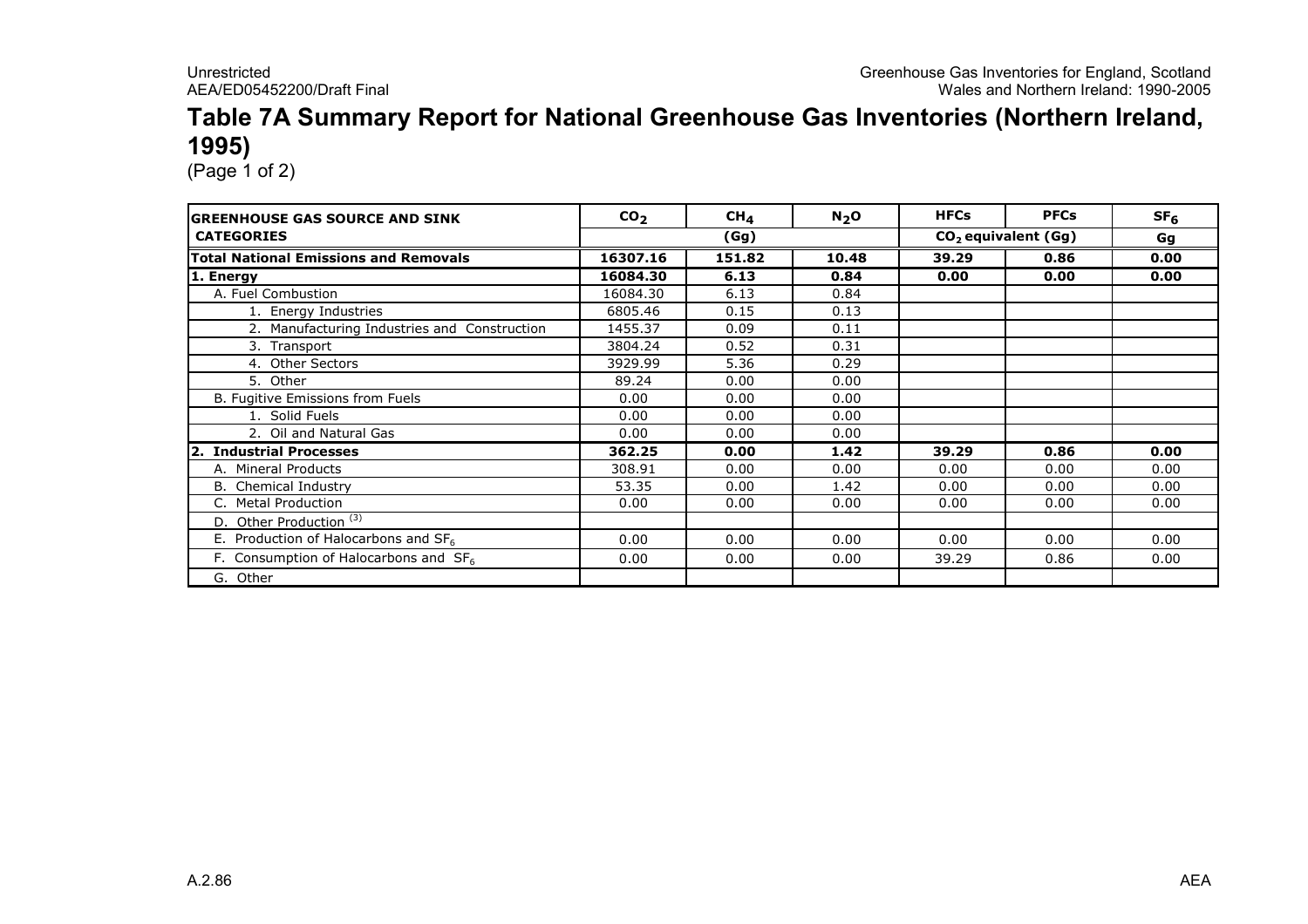#### Table 7A Summary Report for National Greenhouse Gas Inventories (Northern Ireland, 1995)

| <b>GREENHOUSE GAS SOURCE AND SINK</b>     | CO <sub>2</sub> | CH <sub>4</sub> | N <sub>2</sub> O | <b>HFCs</b>                     | <b>PFCs</b> | SF <sub>6</sub> |
|-------------------------------------------|-----------------|-----------------|------------------|---------------------------------|-------------|-----------------|
| <b>CATEGORIES</b>                         |                 | (Gg)            |                  | CO <sub>2</sub> equivalent (Gg) | (Gg)        |                 |
| 3. Solvent and Other Product Use          | 0.00            | 0.00            | 0.00             | 0.00                            | 0.00        | 0.00            |
| 4. Agriculture                            | 0.00            | 115.66          | 8.12             | 0.00                            | 0.00        | 0.00            |
| A. Enteric Fermentation                   |                 | 100.11          | 0.00             |                                 |             |                 |
| B. Manure Management                      |                 | 15.54           | 0.60             |                                 |             |                 |
| C. Rice Cultivation                       |                 | <b>NO</b>       | <b>NO</b>        |                                 |             |                 |
| D. Agricultural Soils                     |                 | 0.00            | 7.52             |                                 |             |                 |
| E. Prescribed Burning of Savannas         |                 | <b>NO</b>       | <b>NO</b>        |                                 |             |                 |
| F. Field Burning of Agricultural Residues |                 | 0.00            | 0.00             |                                 |             |                 |
| G. Other                                  |                 | <b>NO</b>       | <b>NO</b>        |                                 |             |                 |
| <b>Land-Use Change and Forestry</b><br>5. | $-145.82$       | 0.00            | 0.00             | 0.00                            | 0.00        | 0.00            |
| A. Forest Land                            | $-722.71$       |                 |                  |                                 |             |                 |
| B. Cropland                               | 1196.38         |                 |                  |                                 |             |                 |
| C. Grassland                              | $-1115.76$      | 0.00            | 0.00             |                                 |             |                 |
| D. Wetlands                               | 0.00            |                 |                  |                                 |             |                 |
| E. Settlements                            | 568.50          | 0.00            | 0.00             |                                 |             |                 |
| F. Other land                             | 0.00            |                 |                  |                                 |             |                 |
| G. Other activities                       | $-72.24$        |                 |                  |                                 |             |                 |
| 6. Waste                                  | 6.43            | 30.04           | 0.10             | 0.00                            | 0.00        | 0.00            |
| A. Solid Waste Disposal on Land           | 0.00            | 29.06           | 0.00             |                                 |             |                 |
| B. Wastewater Handling                    | 0.00            | 0.98            | 0.10             |                                 |             |                 |
| C. Waste Incineration                     | 6.43            | 0.00            | 0.00             |                                 |             |                 |
| D. Other                                  |                 |                 |                  |                                 |             |                 |
| 7. Other (please specify)                 | 0.00            | 0.00            | 0.00             |                                 |             |                 |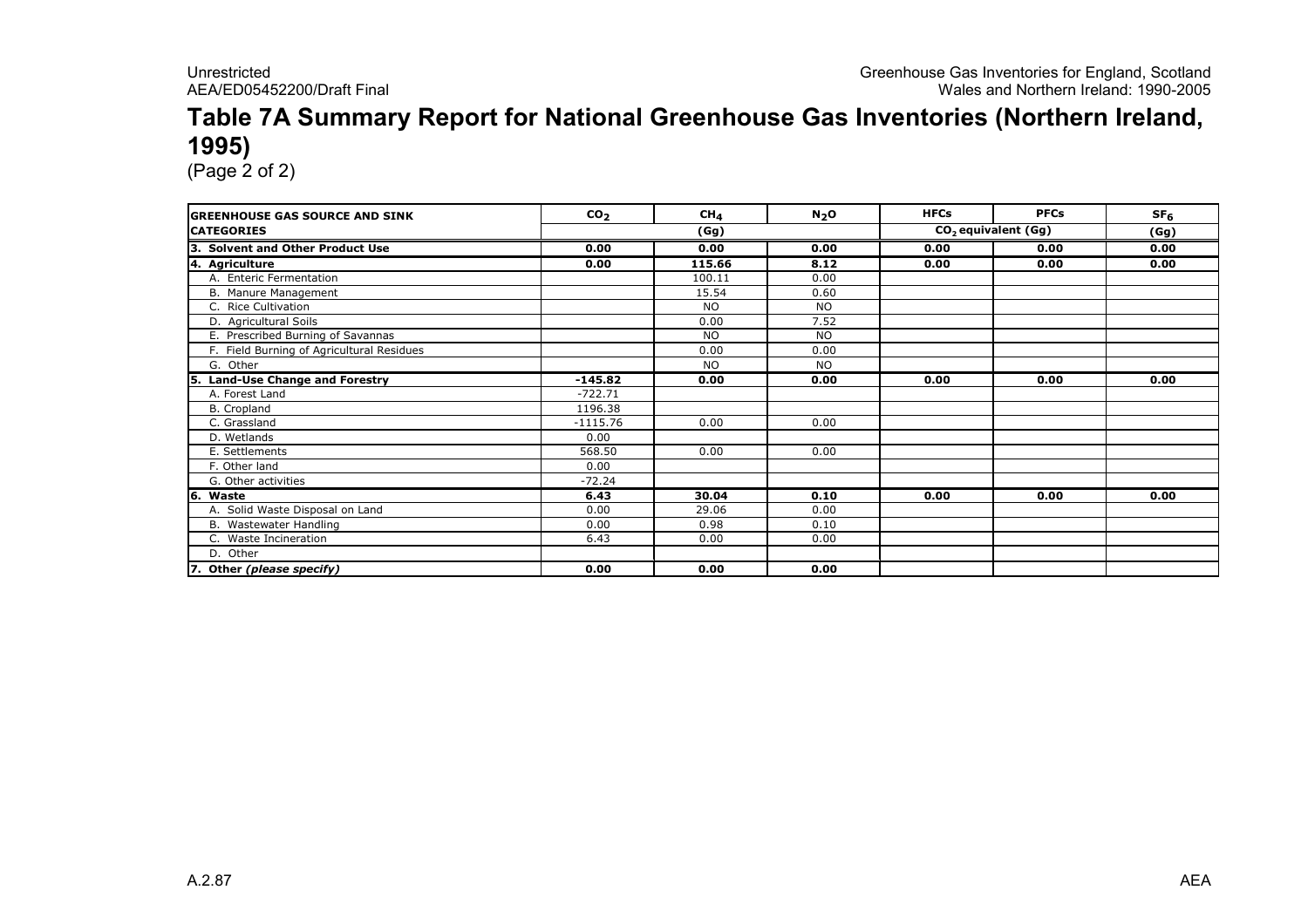#### Table 7A Summary Report for National Greenhouse Gas Inventories (Northern Ireland, 2004)

| IGREENHOUSE GAS SOURCE AND SINK                  | CO <sub>2</sub> | $CH_{4}$ | $N_2$ O | <b>HFCs</b> | <b>PFCs</b>           | SF <sub>6</sub> |
|--------------------------------------------------|-----------------|----------|---------|-------------|-----------------------|-----------------|
| <b>CATEGORIES</b>                                |                 | (Gg)     |         |             | $CO2$ equivalent (Gg) | Gg              |
| <b>Total National Emissions and Removals</b>     | 14339.52        | 135.93   | 8.54    | 239.71      | 0.00                  | 0.00            |
| 1. Energy                                        | 14377.94        | 2.63     | 0.99    | 0.00        | 0.00                  | 0.00            |
| A. Fuel Combustion                               | 14377.94        | 2.63     | 0.99    |             |                       |                 |
| 1. Energy Industries                             | 4734.55         | 0.07     | 0.08    |             |                       |                 |
| 2. Manufacturing Industries and Construction     | 1135.13         | 0.07     | 0.10    |             |                       |                 |
| 3. Transport                                     | 4968.18         | 0.23     | 0.60    |             |                       |                 |
| 4. Other Sectors                                 | 3473.25         | 2.25     | 0.20    |             |                       |                 |
| 5. Other                                         | 66.83           | 0.00     | 0.00    |             |                       |                 |
| B. Fugitive Emissions from Fuels                 | 0.00            | 0.00     | 0.00    |             |                       |                 |
| 1. Solid Fuels                                   | 0.00            | 0.00     | 0.00    |             |                       |                 |
| 2. Oil and Natural Gas                           | 0.00            | 0.00     | 0.00    |             |                       |                 |
| <b>Industrial Processes</b><br>I2.               | 255.62          | 0.00     | 0.00    | 239.71      | 0.00                  | 0.00            |
| A. Mineral Products                              | 199.21          | 0.00     | 0.00    | 0.00        | 0.00                  | 0.00            |
| <b>B.</b> Chemical Industry                      | 56.41           | 0.00     | 0.00    | 0.00        | 0.00                  | 0.00            |
| <b>Metal Production</b>                          | 0.00            | 0.00     | 0.00    | 0.00        | 0.00                  | 0.00            |
| D. Other Production <sup>(3)</sup>               |                 |          |         |             |                       |                 |
| E. Production of Halocarbons and SF <sub>6</sub> | 0.00            | 0.00     | 0.00    | 0.00        | 0.00                  | 0.00            |
| F. Consumption of Halocarbons and $SF6$          | 0.00            | 0.00     | 0.00    | 239.71      | 0.00                  | 0.00            |
| G. Other                                         |                 |          |         |             |                       |                 |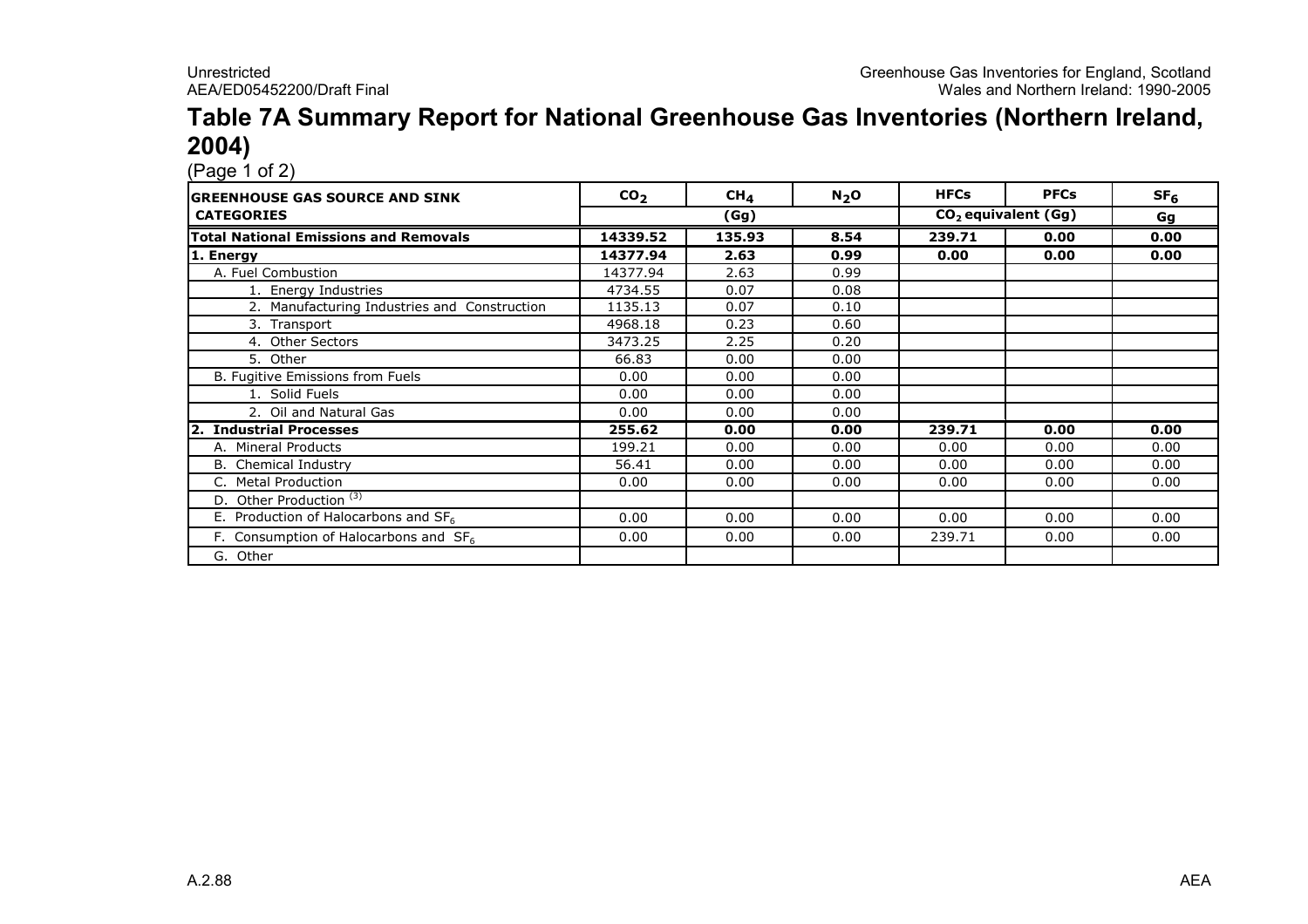#### Table 7A Summary Report for National Greenhouse Gas Inventories (Northern Ireland, 2004)

| <b>IGREENHOUSE GAS SOURCE AND SINK</b>      | CO <sub>2</sub> | CH <sub>4</sub> | N <sub>2</sub> O | <b>HFCs</b>                     | <b>PFCs</b> | SF <sub>6</sub> |
|---------------------------------------------|-----------------|-----------------|------------------|---------------------------------|-------------|-----------------|
| <b>CATEGORIES</b>                           |                 | (Gg)            |                  | CO <sub>2</sub> equivalent (Gg) | (Gg)        |                 |
| <b>Solvent and Other Product Use</b><br>Із. | 0.00            | 0.00            | 0.00             | 0.00                            | 0.00        | 0.00            |
| 4. Agriculture                              | 0.00            | 116.41          | 7.43             | 0.00                            | 0.00        | 0.00            |
| A. Enteric Fermentation                     |                 | 100.45          | 0.00             |                                 |             |                 |
| B. Manure Management                        |                 | 15.96           | 0.57             |                                 |             |                 |
| C. Rice Cultivation                         |                 | <b>NO</b>       | <b>NO</b>        |                                 |             |                 |
| D. Agricultural Soils                       |                 | 0.00            | 6.86             |                                 |             |                 |
| E. Prescribed Burning of Savannas           |                 | <b>NO</b>       | <b>NO</b>        |                                 |             |                 |
| F. Field Burning of Agricultural Residues   |                 | 0.00            | 0.00             |                                 |             |                 |
| G. Other                                    |                 | <b>NO</b>       | <b>NO</b>        |                                 |             |                 |
| <b>Land-Use Change and Forestry</b><br>l5.  | $-300.25$       | 0.00            | 0.00             | 0.00                            | 0.00        | 0.00            |
| A. Forest Land                              | $-705.21$       |                 |                  |                                 |             |                 |
| B. Cropland                                 | 1123.83         |                 |                  |                                 |             |                 |
| C. Grassland                                | $-1221.94$      | 0.00            | 0.00             |                                 |             |                 |
| D. Wetlands                                 | 0.00            |                 |                  |                                 |             |                 |
| E. Settlements                              | 568.87          | 0.00            | 0.00             |                                 |             |                 |
| F. Other land                               | 0.00            |                 |                  |                                 |             |                 |
| G. Other activities                         | $-65.79$        |                 |                  |                                 |             |                 |
| 6. Waste                                    | 6.21            | 16.90           | 0.12             | 0.00                            | 0.00        | 0.00            |
| A. Solid Waste Disposal on Land             | 0.00            | 15.81           | 0.00             |                                 |             |                 |
| B. Wastewater Handling                      | 0.00            | 1.08            | 0.11             |                                 |             |                 |
| C. Waste Incineration                       | 6.21            | 0.01            | 0.01             |                                 |             |                 |
| D. Other                                    |                 |                 |                  |                                 |             |                 |
| 7. Other (please specify)                   | 0.00            | 0.00            | 0.00             |                                 |             |                 |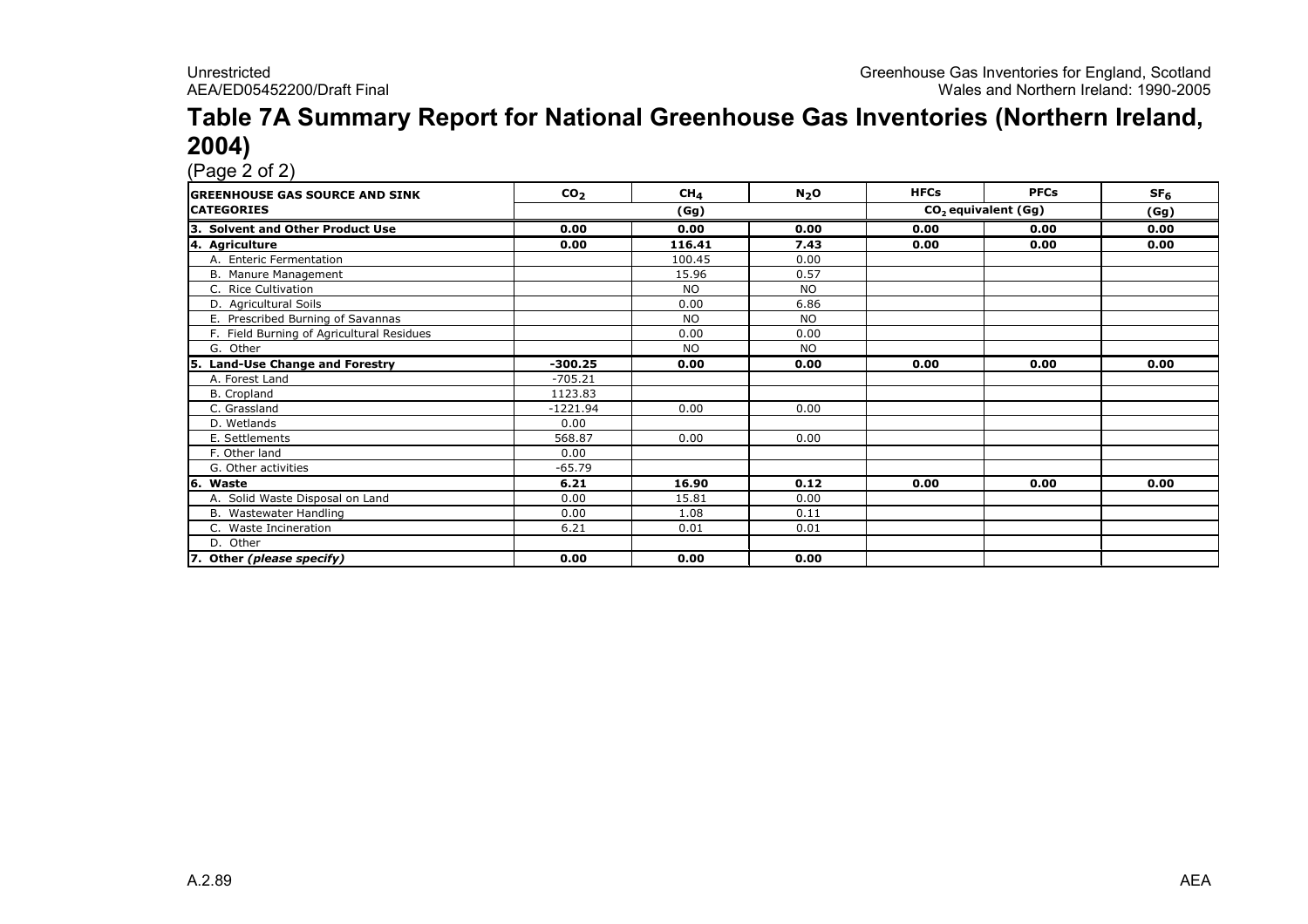#### Table 1 Sectoral Report for Energy (Northern Ireland, 2005)

| <b>GREENHOUSE GAS SOURCE AND SINK CATEGORIES</b>          | CO <sub>2</sub> | CH <sub>4</sub> | $N_2$ O |
|-----------------------------------------------------------|-----------------|-----------------|---------|
|                                                           |                 | (Gg)            |         |
| <b>Total Energy</b>                                       | 15,006          | 2               | 0.98    |
| A. Fuel Combustion Activities (Sectoral Approach)         | 15,006          | 2.44            | 0.98    |
| 1. Energy Industries                                      | 5,264           | 0.08            | 0.07    |
| a. Public Electricity and Heat Production                 | 5,264           | 0.08            | 0.07    |
| b. Petroleum Refining                                     | 0               | 0.00            | 0.00    |
| c. Manufacture of Solid Fuels and Other Energy Industries | $\Omega$        | 0.00            | 0.00    |
| 2. Manufacturing Industries and Construction              | 1,291           | 0.09            | 0.11    |
| a. Iron and Steel                                         | 0               | 0.00            | 0.00    |
| b. Non-Ferrous Metals                                     | IE              | ΙE              | IE      |
| c. Chemicals                                              | ΙE              | ΙE              | IE      |
| d. Pulp, Paper and Print                                  | IE              | IE              | IE      |
| e. Food Processing, Beverages and Tobacco                 | IE              | IE              | IE      |
| f. Other (please specify)                                 | 1,291           | 0.09            | 0.11    |
| 3. Transport                                              | 5,061           | 0.22            | 0.61    |
| a. Civil Aviation                                         | 219             | 0.01            | 0.01    |
| b. Road Transportation                                    | 4,641           | 0.21            | 0.59    |
| c. Railways                                               | 20              | 0.00            | 0.01    |
| d. Navigation                                             | 172             | 0.00            | 0.00    |
| e. Other Transportation (please specify)                  | 8               | 0.00            | 0.00    |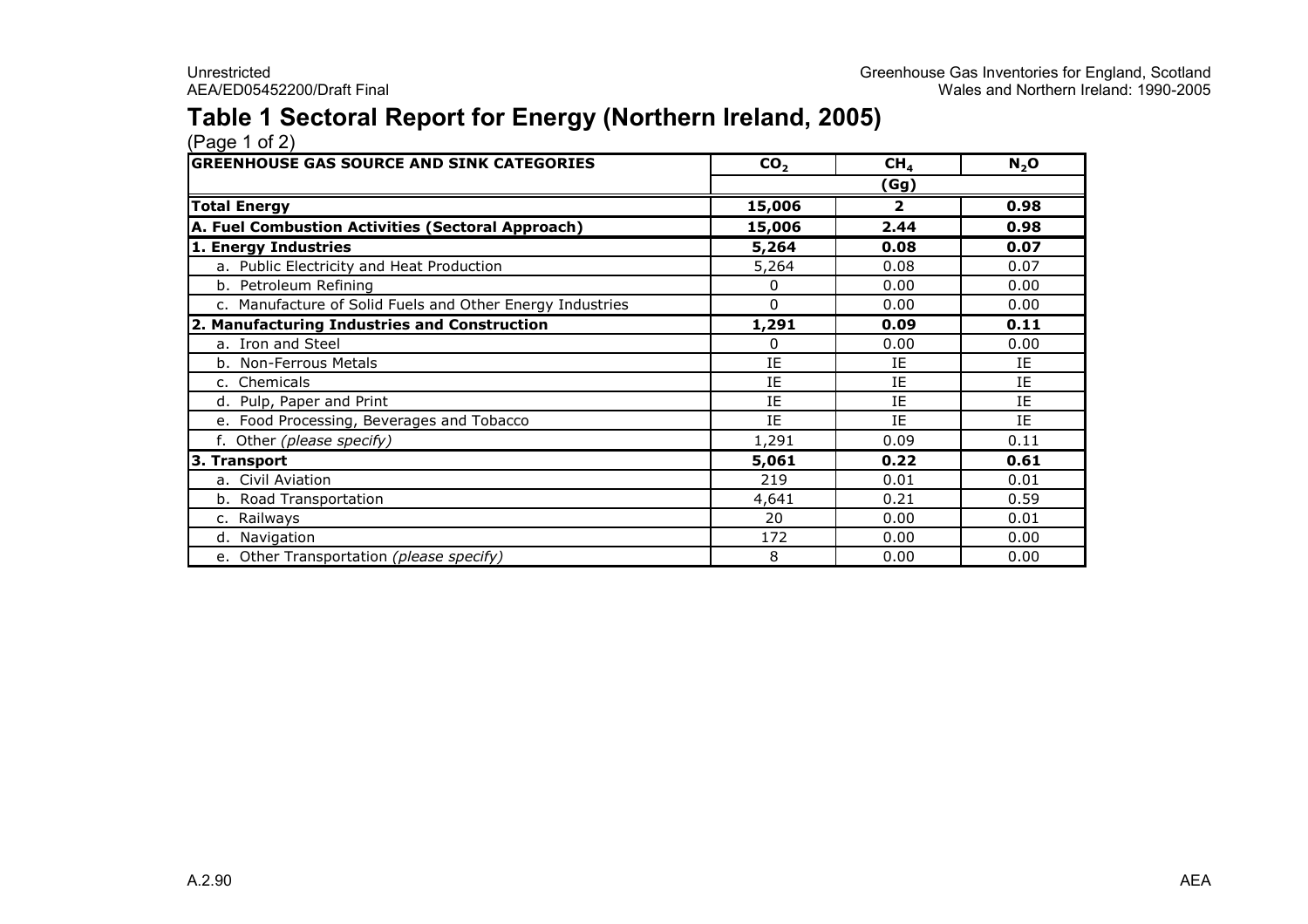#### Table 1 Sectoral Report for Energy (Northern Ireland, 2005)

| <b>GREENHOUSE GAS SOURCE AND SINK CATEGORIES</b> | CO <sub>2</sub> | CH <sub>4</sub> | N <sub>2</sub> O |
|--------------------------------------------------|-----------------|-----------------|------------------|
|                                                  |                 | (Gg)            |                  |
| 4. Other Sectors                                 | 3,326           | 2.05            | 0.19             |
| a. Commercial/Institutional                      | 258             | 0.03            | 0.00             |
| b. Residential                                   | 2,686           | 2.00            | 0.04             |
| c. Agriculture/Forestry/Fisheries                | 382             | 0.02            | 0.15             |
| 5. Other (Military Aircraft and Naval Vessels)   | 64              | 0.00            | 0.00             |
| <b>B. Fugitive Emissions from Fuels</b>          | $\mathbf 0$     | 0.00            | 0.00             |
| 1. Solid Fuels                                   | 0               | 0.00            | 0.00             |
| a. Coal Mining                                   | $\Omega$        | 0.00            | 0.00             |
| b. Solid Fuel Transformation                     | $\Omega$        | 0.00            | 0.00             |
| c. Other (please specify)                        | <b>NO</b>       | <b>NO</b>       | NO.              |
| 2. Oil and Natural Gas                           | $\mathbf 0$     | 0.00            | 0.00             |
| a. Oil                                           | $\Omega$        | 0               | 0.00             |
| b. Natural Gas                                   | 0               | $\Omega$        | NO.              |
| c. Venting and Flaring                           | $\Omega$        | 0.00            | 0.00             |
| Flaring                                          | 0               | 0               | 0.00             |
| Venting                                          | 0               | 0               | NO.              |
| Memo Items: $(2)$                                |                 |                 |                  |
| <b>International Bunkers</b>                     | <b>NA</b>       | <b>NA</b>       | <b>NA</b>        |
| Aviation                                         | <b>NA</b>       | <b>NA</b>       | <b>NA</b>        |
| Marine                                           | <b>NA</b>       | <b>NA</b>       | <b>NA</b>        |
| CO <sub>2</sub> Emissions from Biomass           | <b>NE</b>       |                 |                  |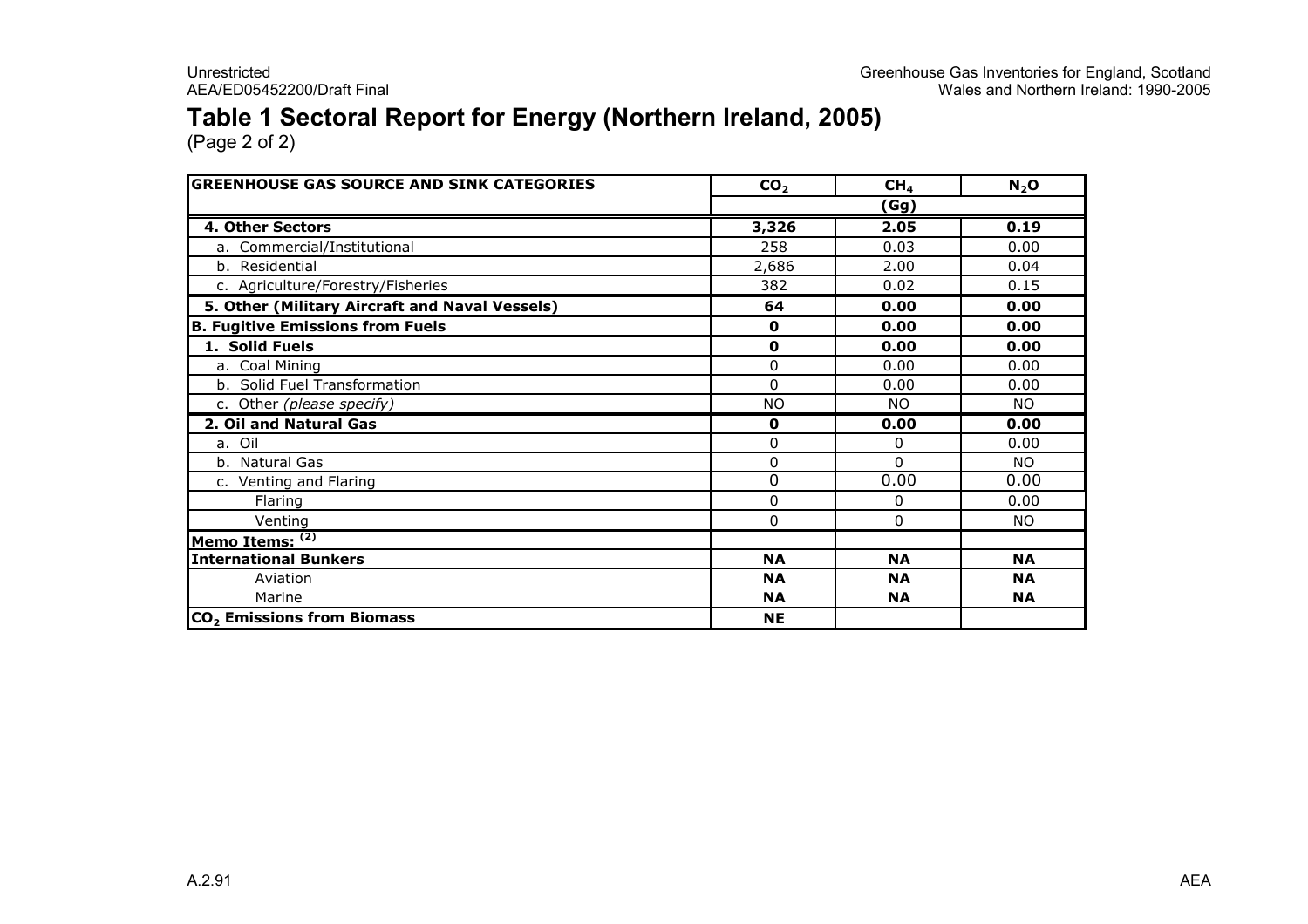### Table 2(I) Sectoral Report for Industrial Processes (Northern Ireland, 2005)

| <b>GREENHOUSE GAS SOURCE AND SINK</b>                        | CO <sub>2</sub> | CH <sub>4</sub> | $N_2$ O   | <b>HFCs</b>              | <b>PFCs</b> | SF <sub>6</sub> |
|--------------------------------------------------------------|-----------------|-----------------|-----------|--------------------------|-------------|-----------------|
| <b>CATEGORIES</b>                                            |                 | (Gg)            |           | <b>Gg CO2 Equivalent</b> | Gg          |                 |
| <b>Total Industrial Processes</b>                            | 409             | 0.00            | 0.00      | 232.87                   | 0.00        | 0.00            |
| A. Mineral Products                                          | 351             | 0.00            | 0.00      | 0.00                     | 0.00        | 0.00            |
| 1. Cement Production                                         | 343             | <b>NO</b>       | <b>NO</b> | 0.00                     | 0.00        | 0.00            |
| 2. Lime Production                                           | 0               | <b>NO</b>       | <b>NO</b> | 0.00                     | 0.00        | 0.00            |
| 3. Limestone and Dolomite Use                                | 3               | <b>NO</b>       | <b>NO</b> | 0.00                     | 0.00        | 0.00            |
| 4. Soda Ash Production and Use                               | 6               | <b>NO</b>       | <b>NO</b> | 0.00                     | 0.00        | 0.00            |
| 5. Asphalt Roofing                                           | <b>NE</b>       | <b>NO</b>       | <b>NO</b> | 0.00                     | 0.00        | 0.00            |
| 6. Road Paving with Asphalt                                  | <b>NE</b>       | <b>NO</b>       | <b>NO</b> | 0.00                     | 0.00        | 0.00            |
| 7. Other (fletton bricks)                                    | $\Omega$        | 0.00            | <b>NO</b> | 0.00                     | 0.00        | 0.00            |
| <b>B.</b> Chemical Industry                                  | 58              | 0.00            | 0.00      | 0.00                     | 0.00        | 0.00            |
| 1. Ammonia Production                                        | $\Omega$        | <b>NE</b>       | <b>NO</b> | 0.00                     | 0.00        | 0.00            |
| 2. Nitric Acid Production                                    | <b>NO</b>       | <b>NO</b>       | 0.00      | 0.00                     | 0.00        | 0.00            |
| 3. Adipic Acid Production                                    | <b>NO</b>       | <b>NO</b>       | 0.00      | 0.00                     | 0.00        | 0.00            |
| 4. Carbide Production                                        | <b>NO</b>       | <b>NO</b>       | <b>NO</b> | 0.00                     | 0.00        | 0.00            |
| 5. Other (please specify)                                    | 58              | 0.00            | <b>NO</b> | 0.00                     | 0.00        | 0.00            |
| C. Metal Production                                          | 0               | 0.00            | 0.00      |                          |             |                 |
| 1. Iron and Steel Production                                 | $\Omega$        | 0.00            | 0.00      | 0.00                     | 0.00        | 0.00            |
| 2. Ferroalloys Production                                    | IE              | <b>NE</b>       | NO.       | 0.00                     | 0.00        | 0.00            |
| 3. Aluminium Production                                      | $\Omega$        | <b>NO</b>       | <b>NO</b> | 0.00                     | 0.00        | 0.00            |
| 4. SF <sub>6</sub> Used in Aluminium and Magnesium Foundries | <b>NO</b>       | <b>NO</b>       | <b>NO</b> | 0.00                     | 0.00        | 0.00            |
| 5. Other (please specify)                                    | <b>NO</b>       | <b>NO</b>       | <b>NO</b> | 0.00                     | 0.00        | 0.00            |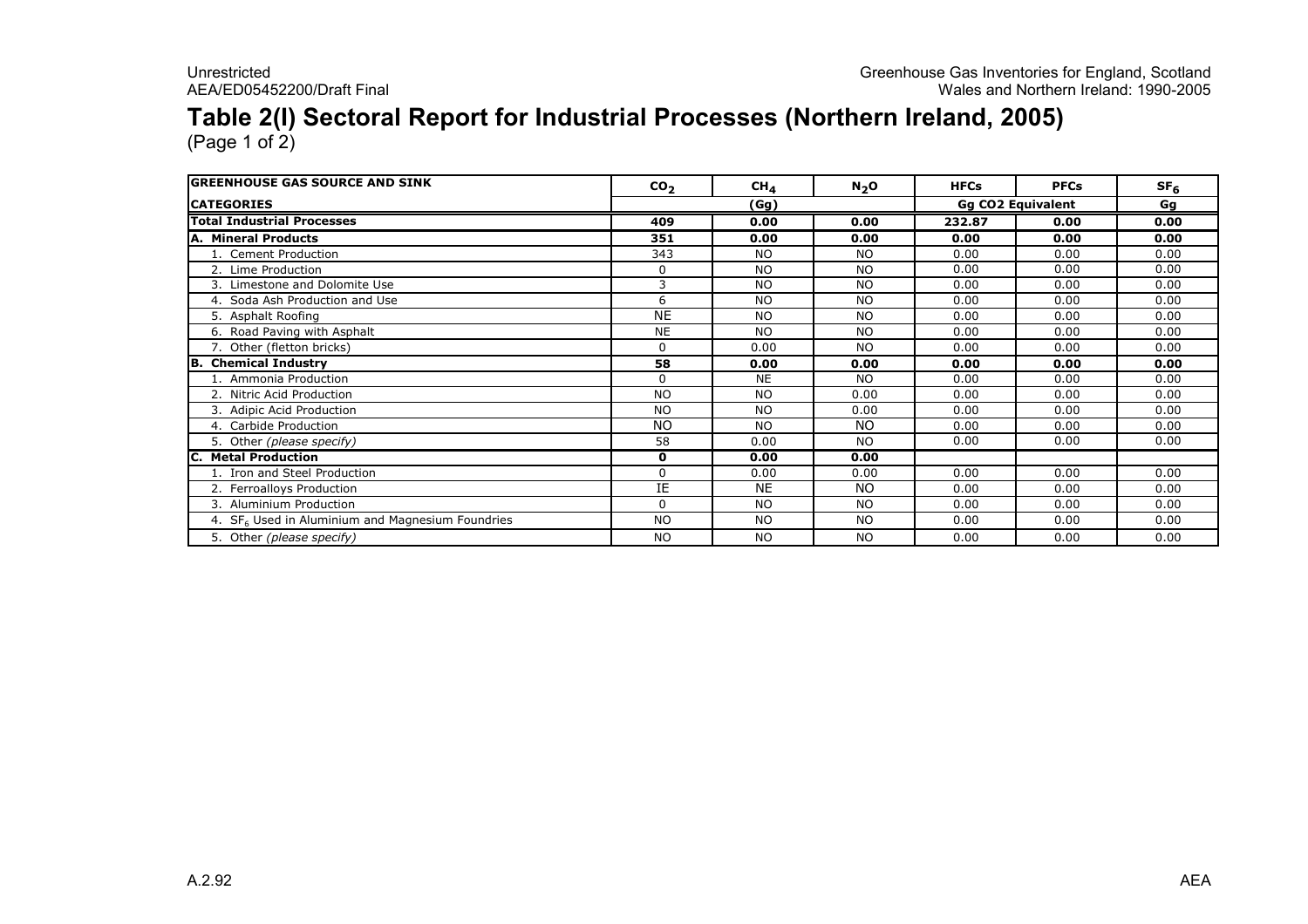## Table 2(I) Sectoral Report for Industrial Processes (Northern Ireland, 2005)

| <b>IGREENHOUSE GAS SOURCE AND SINK</b>          | CO <sub>2</sub> | CH <sub>4</sub> | N <sub>2</sub> O | <b>HFCs</b>              | <b>PFCs</b> | SF <sub>6</sub> |
|-------------------------------------------------|-----------------|-----------------|------------------|--------------------------|-------------|-----------------|
| <b>ICATEGORIES</b>                              |                 | (Gg)            |                  | <b>Gg CO2 Equivalent</b> |             | Gg              |
| D. Other Production                             | 0.00            | 0.00            | 0.00             | 0.00                     | 0.00        | 0.00            |
| 1. Pulp and Paper                               | <b>NO</b>       | NO.             | <b>NO</b>        | 0.00                     | 0.00        | 0.00            |
| 2. Food and $Drink(2)$                          | IE              | NO.             | <b>NO</b>        | 0.00                     | 0.00        | 0.00            |
| <b>E.</b> Production of Halocarbons and $SF6$   | 0.00            | 0.00            | 0.00             | 0                        | 0.00        | 0.00            |
| 1. By-product Emissions                         | <b>NO</b>       | NO.             | <b>NO</b>        | $\Omega$                 | 0.00        | 0.00            |
| 2. Fugitive Emissions                           | <b>NO</b>       | <b>NO</b>       | <b>NO</b>        | 0.00                     | 0.00        | 0.00            |
| 3. Other (please specify)                       | <b>NO</b>       | <b>NO</b>       | <b>NO</b>        | 0.00                     | 0.00        | 0.00            |
| Consumption of Halocarbons and SF6              | 0.00            | 0.00            | 0.00             | 232.87                   | 0.00        | 0.00            |
| 1. Refrigeration and Air Conditioning Equipment | <b>NO</b>       | <b>NO</b>       | <b>NO</b>        | 125.11                   | 0.00        | 0.00            |
| 2. Foam Blowing                                 | <b>NO</b>       | <b>NO</b>       | <b>NO</b>        | 16.11                    | 0.00        | 0.00            |
| 3. Fire Extinguishers                           | <b>NO</b>       | <b>NO</b>       | <b>NO</b>        | 8.53                     | 0.00        | 0.00            |
| 4. Aerosols/ Metered Dose Inhalers              | <b>NO</b>       | NO.             | <b>NO</b>        | 78.64                    | 0.00        | 0.00            |
| 5. Solvents                                     | <b>NO</b>       | NO.             | <b>NO</b>        | 1.31                     | 0.00        | 0.00            |
| Semiconductor Manufacture<br>6.                 | <b>NO</b>       | <b>NO</b>       | <b>NO</b>        | 0.00                     | 0.00        | 0.00            |
| 7. Electrical Equipment                         | <b>NO</b>       | NO.             | <b>NO</b>        | 0.00                     | 0.00        | 0.00            |
| 8. Other (please specify)                       | <b>NO</b>       | <b>NO</b>       | <b>NO</b>        | 3.18                     | 0.00        | 0.00            |
| G. Other (please specify)                       | 0.00            | 0.00            | 0.00             | 0.00                     | 0.00        | 0.00            |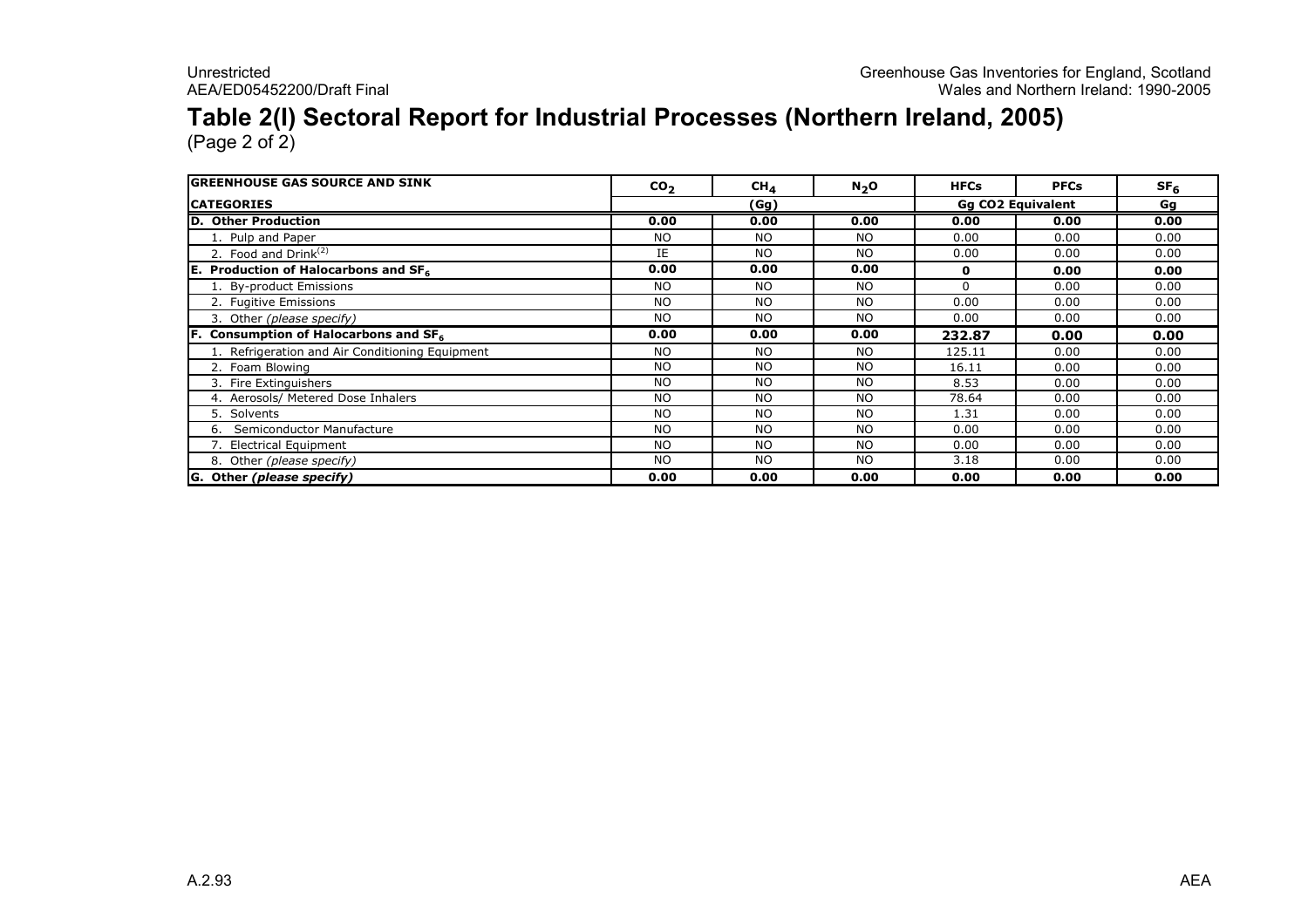#### Table 4 Sectoral Report for Agriculture (Northern Ireland, 2005)

|    | (Page 1 of 2)                         |                 |           |
|----|---------------------------------------|-----------------|-----------|
|    | <b>GREENHOUSE GAS SOURCE AND SINK</b> | CH <sub>4</sub> | $N_2$ O   |
|    | <b>CATEGORIES</b>                     | (Gg)            |           |
|    | <b>Total Agriculture</b>              | 116.09          | 7.02      |
|    | <b>A. Enteric Fermentation</b>        | 100.05          | 0.00      |
| 1. | Cattle                                | 89.14           | <b>NO</b> |
| 2. | <b>Buffalo</b>                        | <b>NO</b>       | <b>NO</b> |
| 3. | Sheep                                 | 10.10           | <b>NO</b> |
| 4. | Goats                                 | 0.01            | <b>NO</b> |
| 5. | Camels and Llamas                     | <b>NO</b>       | <b>NO</b> |
| 6. | Horses                                | 0.17            | <b>NO</b> |
| 7. | Mules and Asses                       | <b>NO</b>       | <b>NO</b> |
| 8. | Swine                                 | 0.61            | <b>NO</b> |
| 9. | Poultry                               | $\Omega$        | <b>NO</b> |
|    | 10. Other (Deer)                      | 0.02            | <b>NO</b> |
| В. | <b>Manure Management</b>              | 16.03           | 0.56      |
| 1. | Cattle                                | 13.19           | 0.00      |
| 2. | <b>Buffalo</b>                        | <b>NO</b>       | <b>NO</b> |
| 3. | Sheep                                 | 0.24            | 0.00      |
| 4. | Goats                                 | 0.00            | 0.00      |
| 5. | Camels and Llamas                     | <b>NO</b>       | <b>NO</b> |
| 6. | Horses                                | 0.01            | 0.00      |
| 7. | <b>Mules and Asses</b>                | <b>NO</b>       | <b>NO</b> |
| 8. | Swine                                 | 1.22            | 0.00      |
| 9. | Poultry                               | 1.37            | 0.00      |
|    | 9a. Deer                              | 0.00            | 0.00      |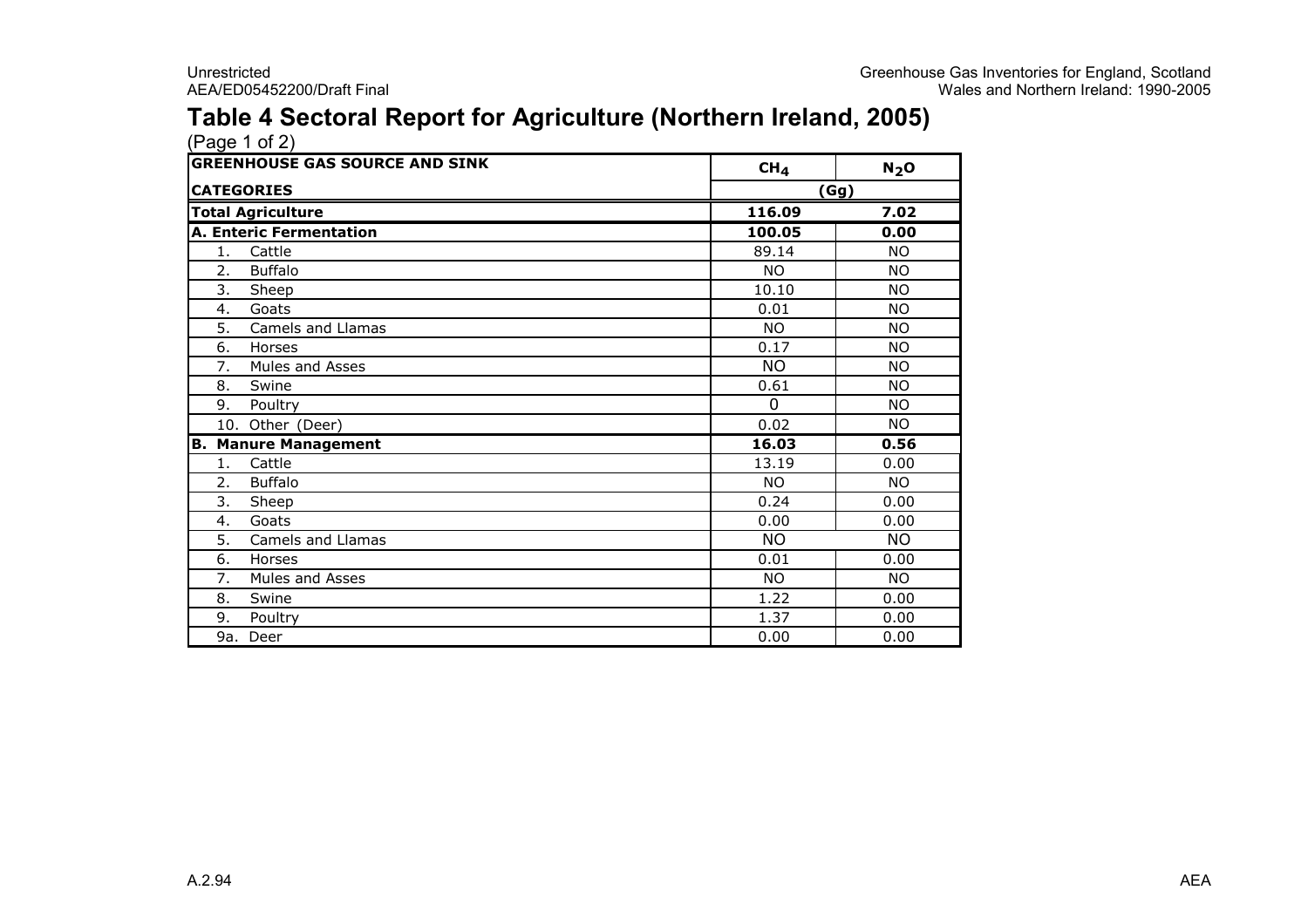#### Table 4 Sectoral Report for Agriculture (Northern Ireland, 2005)

| <b>GREENHOUSE GAS SOURCE AND SINK</b>     | CH <sub>4</sub> | N <sub>2</sub> O |
|-------------------------------------------|-----------------|------------------|
| <b>CATEGORIES</b>                         |                 | (Gg)             |
| <b>B. Manure Management (continued)</b>   |                 |                  |
| 10. Anaerobic Lagoons                     | <b>NO</b>       | NO.              |
| 11. Liquid Systems                        | <b>NO</b>       | 0.02             |
| 12. Solid Storage and Dry Lot             | <b>NO</b>       | 0.49             |
| 13. Other (Poultry Litter, Stables etc)   | NO.             | 0.06             |
| <b>C. Rice Cultivation</b>                | <b>NO</b>       | <b>NO</b>        |
| D. Agricultural Soils <sup>(1)</sup>      | <b>NE</b>       | 6.46             |
| <b>E. Prescribed Burning of Savannas</b>  | <b>NO</b>       | <b>NO</b>        |
| F. Field Burning of Agricultural Residues | 0.00            | 0.00             |
| 1. Cereals                                | 0.00            | 0.00             |
| 2. Pulse                                  | NO.             | <b>NO</b>        |
| 3. Tuber and Root                         | <b>NO</b>       | NO.              |
| 4. Sugar Cane                             | NO.             | NO.              |
| 5. Other (Linseed)                        | 0.00            | 0.00             |
| G. Other                                  | 0.00            | 0.00             |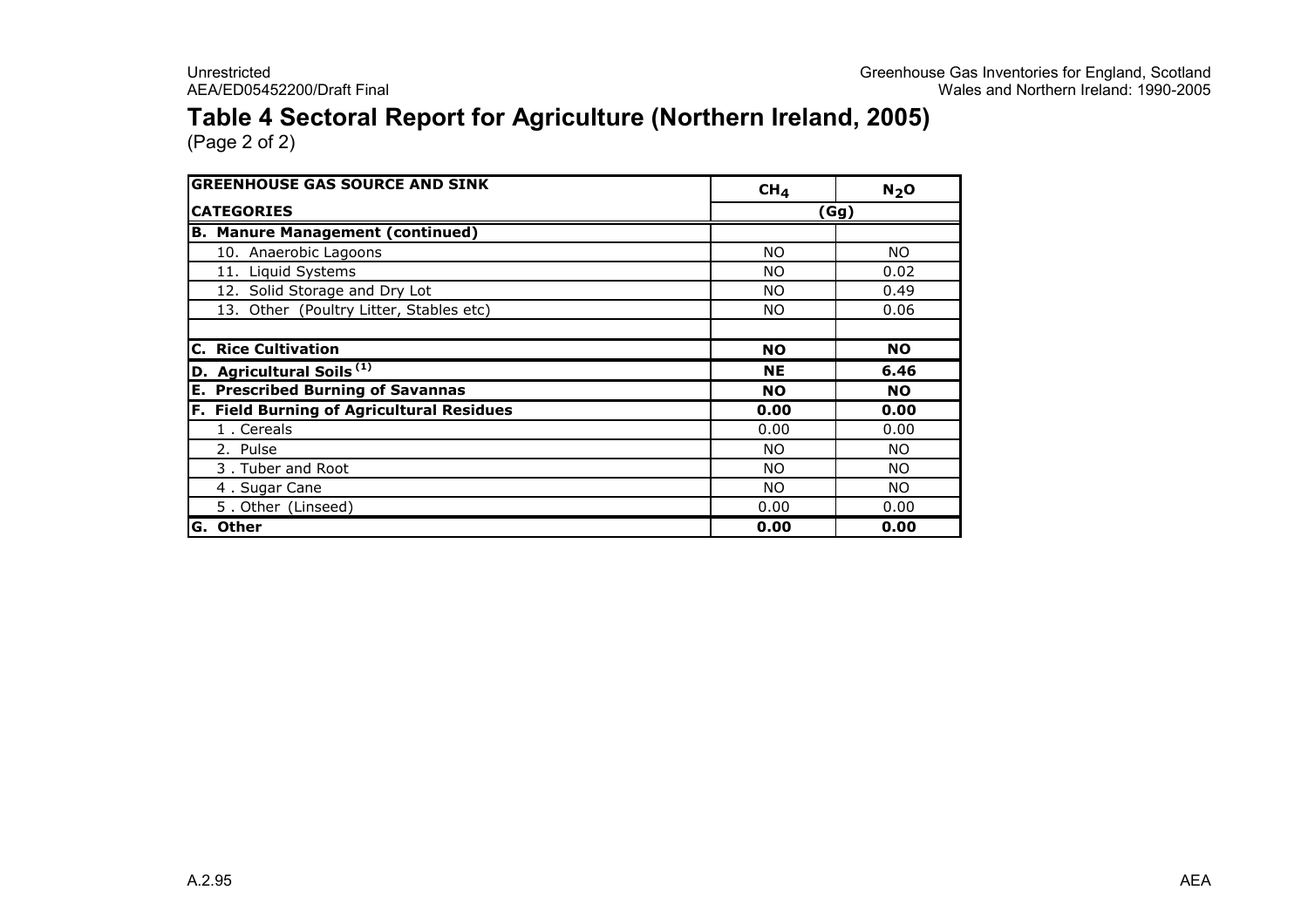#### Table 5 Sectoral Report for Land Use Change and Forestry (Northern Ireland, 2005)

| <b>GREENHOUSE GAS SOURCE AND SINK</b> | CO <sub>2</sub> | CH <sub>4</sub> | $N2$ O |
|---------------------------------------|-----------------|-----------------|--------|
| <b>CATEGORIES</b>                     | (Gg)            |                 |        |
| 5. Land-Use Change and Forestry       | -308            | 0.00            | 0.00   |
| A. Forest Land                        | $-648$          |                 |        |
| B. Cropland                           | 1,118           |                 |        |
| C. Grassland                          | $-1,238$        | 0.00            | 0.00   |
| D. Wetlands                           |                 |                 |        |
| E. Settlements                        | 569             | 0.00            | 0.00   |
| F. Other land                         |                 |                 |        |
| G. Other activities                   | $-108$          |                 |        |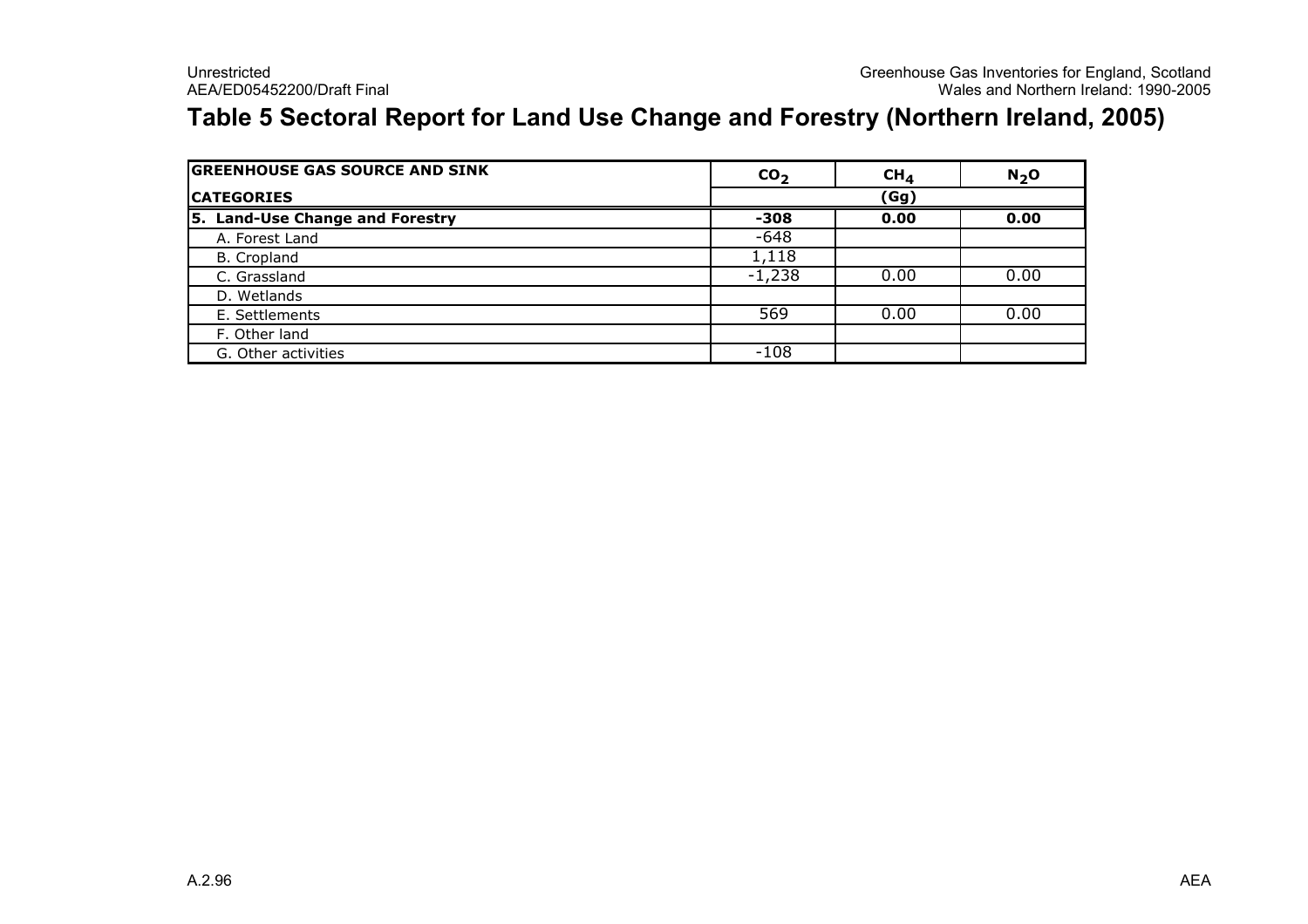#### Table 6 Sectoral Report for Waste (Northern Ireland, 2005)

| <b>GREENHOUSE GAS SOURCE AND SINK CATEGORIES</b> | CO <sub>2</sub> | CH <sub>4</sub> | $N2$ O |
|--------------------------------------------------|-----------------|-----------------|--------|
|                                                  |                 | <u>(Gg)</u>     |        |
| <b>Total Waste</b>                               | 6               | 15              | 0.12   |
| A. Solid Waste Disposal on Land                  | 0.00            | 14              | 0.00   |
| 1. Managed Waste Disposal on Land                | 0.00            | 14              | 0.00   |
| 2. Unmanaged Waste Disposal Sites                |                 |                 |        |
| 3. Other (please specify)                        |                 |                 |        |
|                                                  |                 |                 |        |
| <b>B. Wastewater Handling</b>                    | 0.00            | 1.09            | 0.11   |
| 1. Industrial Wastewater                         |                 |                 |        |
| 2. Domestic and Commercial Wastewater            | 0.00            | 1.09            | 0.11   |
| 3. Other (please specify)                        |                 |                 |        |
| <b>C.</b> Waste Incineration                     | 6               | 0.01            | 0.01   |
| D. Other (please specify)                        |                 |                 |        |
|                                                  |                 |                 |        |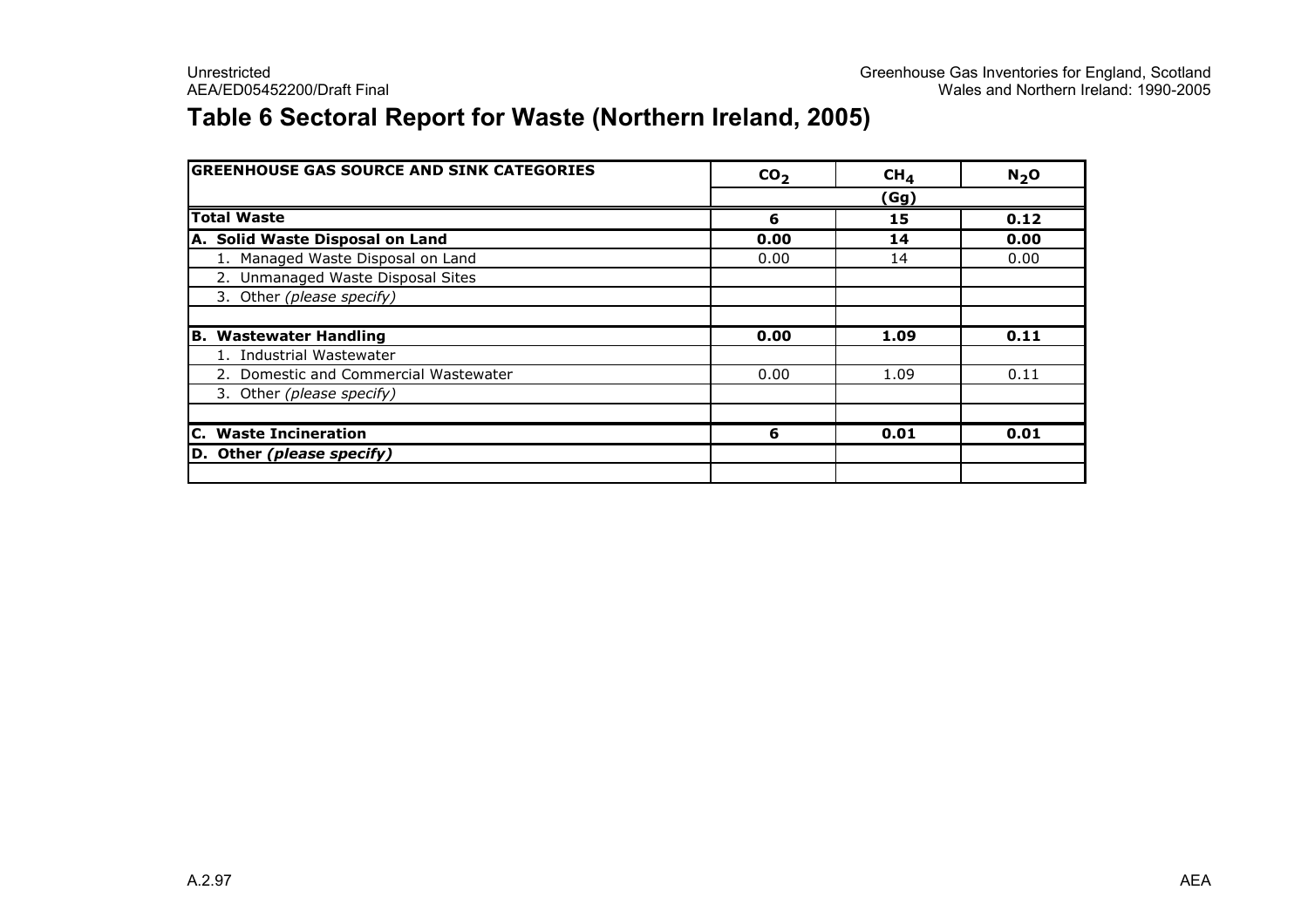#### Table 7A Summary Report for National Greenhouse Gas Inventories (Northern Ireland, 2005)

| <b>GREENHOUSE GAS SOURCE AND SINK</b>        | CO <sub>2</sub> | CH <sub>4</sub> | $N_2$ O | <b>HFCs</b> | <b>PFCs</b>           | SF <sub>6</sub> |
|----------------------------------------------|-----------------|-----------------|---------|-------------|-----------------------|-----------------|
| <b>ICATEGORIES</b>                           |                 | (Gg)            |         |             | $CO2$ equivalent (Gg) | Gg              |
| <b>Total National Emissions and Removals</b> | 15,113.18       | 133.54          | 8.13    | 232.87      | 0.00                  | 0.00            |
| 1. Energy                                    | 15,005.65       | 2.44            | 0.98    | 0.00        | 0.00                  | 0.00            |
| A. Fuel Combustion                           | 15,005.65       | 2.44            | 0.98    | 0.00        | 0.00                  | 0.00            |
| 1. Energy Industries                         | 5,264.15        | 0.08            | 0.07    | 0.00        | 0.00                  | 0.00            |
| 2. Manufacturing Industries and Construction | 1,291.28        | 0.09            | 0.11    | 0.00        | 0.00                  | 0.00            |
| 3. Transport                                 | 5,060.57        | 0.22            | 0.61    | 0.00        | 0.00                  | 0.00            |
| 4. Other Sectors                             | 3,325.51        | 2.05            | 0.19    | 0.00        | 0.00                  | 0.00            |
| 5. Other                                     | 64.13           | 0.00            | 0.00    | 0.00        | 0.00                  | 0.00            |
| B. Fugitive Emissions from Fuels             | 0.00            | 0.00            | 0.00    | 0.00        | 0.00                  | 0.00            |
| 1. Solid Fuels                               | 0.00            | 0.00            | 0.00    | 0.00        | 0.00                  | 0.00            |
| 2. Oil and Natural Gas                       | 0.00            | 0.00            | 0.00    | 0.00        | 0.00                  | 0.00            |
| 2. Industrial Processes                      | 408.98          | 0.00            | 0.00    | 232.87      | 0.00                  | 0.00            |
| A. Mineral Products                          | 351.38          | 0.00            | 0.00    | 0.00        | 0.00                  | 0.00            |
| B. Chemical Industry                         | 57.60           | 0.00            | 0.00    | 0.00        | 0.00                  | 0.00            |
| C. Metal Production                          | 0.00            | 0.00            | 0.00    | 0.00        | 0.00                  | 0.00            |
| D. Other Production <sup>(3)</sup>           | 0.00            | 0.00            | 0.00    | 0.00        | 0.00                  | 0.00            |
| E. Production of Halocarbons and $SF6$       | 0.00            | 0.00            | 0.00    | 0.00        | 0.00                  | 0.00            |
| F. Consumption of Halocarbons and SF6        | 0.00            | 0.00            | 0.00    | 232.87      | 0.00                  | 0.00            |
| G. Other                                     | 0.00            | 0.00            | 0.00    | 0.00        | 0.00                  | 0.00            |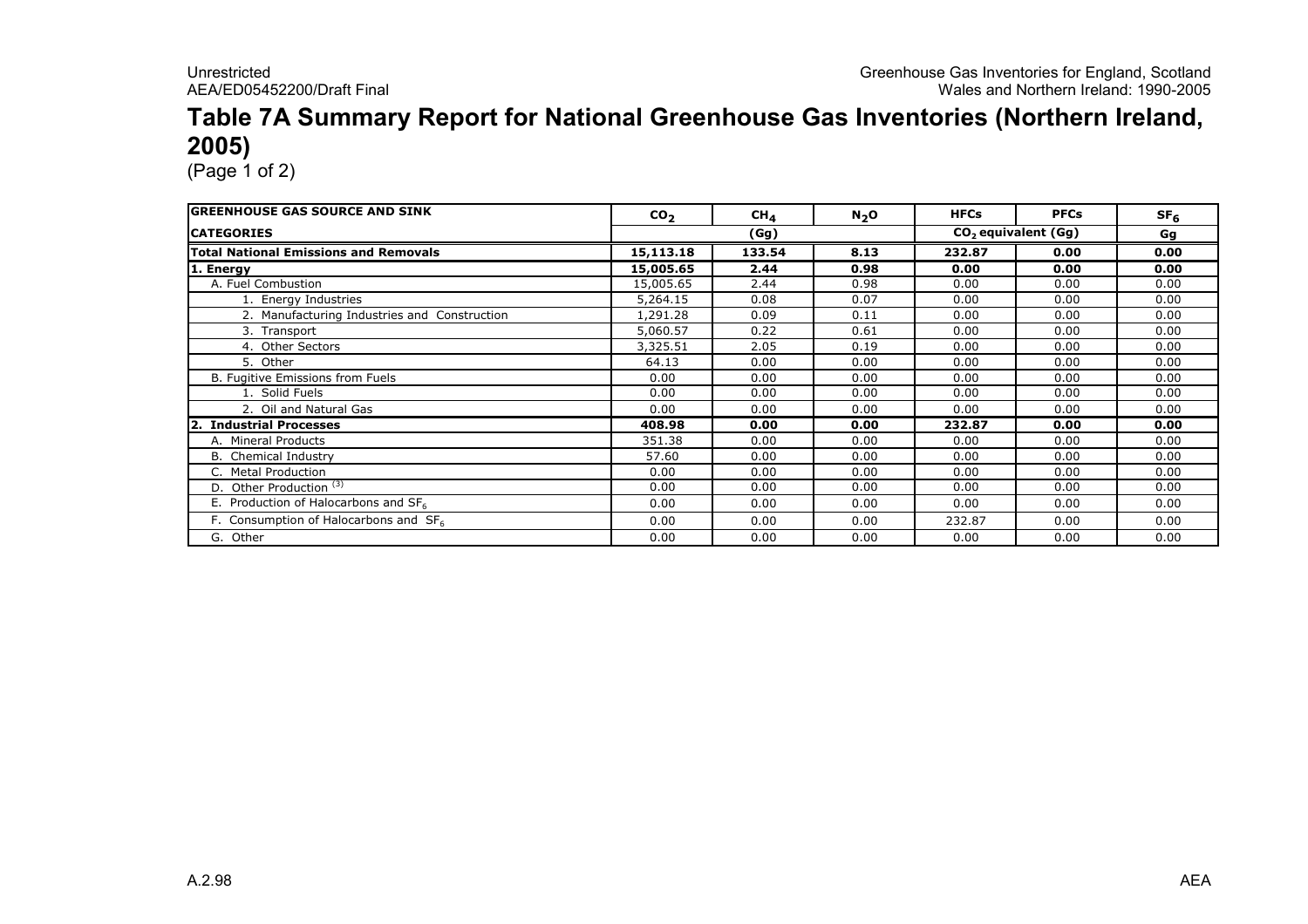### Table 7A Summary Report for National Greenhouse Gas Inventories (Northern Ireland, **2005)**<br>(Page 2 of 2)

| <b>GREENHOUSE GAS SOURCE AND SINK</b>      | CO <sub>2</sub> | CH <sub>4</sub> | $N_2$ O   | <b>HFCs</b>                     | <b>PFCs</b> | SF <sub>6</sub> |
|--------------------------------------------|-----------------|-----------------|-----------|---------------------------------|-------------|-----------------|
| <b>CATEGORIES</b>                          |                 | (Gg)            |           | CO <sub>2</sub> equivalent (Gg) |             | (Gg)            |
| <b>Solvent and Other Product Use</b><br>з. | 0.00            | 0.00            | 0.00      | 0.00                            | 0.00        | 0.00            |
| 4. Agriculture                             | 0.00            | 116.09          | 7.02      | 0.00                            | 0.00        | 0.00            |
| A. Enteric Fermentation                    |                 | 100.05          | 0.00      | 0.00                            | 0.00        | 0.00            |
| B. Manure Management                       |                 | 16.03           | 0.56      | 0.00                            | 0.00        | 0.00            |
| C. Rice Cultivation                        |                 | <b>NO</b>       | <b>NO</b> | 0.00                            | 0.00        | 0.00            |
| D. Agricultural Soils                      |                 | <b>NE</b>       | 6.46      | 0.00                            | 0.00        | 0.00            |
| E. Prescribed Burning of Savannas          |                 | <b>NO</b>       | <b>NO</b> | 0.00                            | 0.00        | 0.00            |
| F. Field Burning of Agricultural Residues  |                 | 0.00            | 0.00      | 0.00                            | 0.00        | 0.00            |
| G. Other                                   |                 | 0.00            | 0.00      | 0.00                            | 0.00        | 0.00            |
| <b>Land-Use Change and Forestry</b><br>5.  | $-308$          | 0.00            | 0.00      | 0.00                            | 0.00        | 0.00            |
| A. Forest Land                             | $-648$          |                 |           |                                 |             |                 |
| B. Cropland                                | 1,118           |                 |           |                                 |             |                 |
| C. Grassland                               | $-1,238$        | 0.00            | 0.00      |                                 |             |                 |
| D. Wetlands                                | 0.00            |                 |           |                                 |             |                 |
| E. Settlements                             | 569             | 0.00            | 0.00      |                                 |             |                 |
| F. Other land                              | 0.00            |                 |           |                                 |             |                 |
| G. Other activities                        | $-107.80$       |                 |           |                                 |             |                 |
| 6. Waste                                   | 6.2             | 15.0            | 0.12      | 0.00                            | 0.00        | 0.00            |
| A. Solid Waste Disposal on Land            | 0.00            | 13.92           | 0.00      | 0.00                            | 0.00        | 0.00            |
| B. Wastewater Handling                     | 0.00            | 1.09            | 0.11      | 0.00                            | 0.00        | 0.00            |
| C. Waste Incineration                      | 6.2             | 0.01            | 0.01      | 0.00                            | 0.00        | 0.00            |
| D. Other                                   |                 |                 |           |                                 |             |                 |